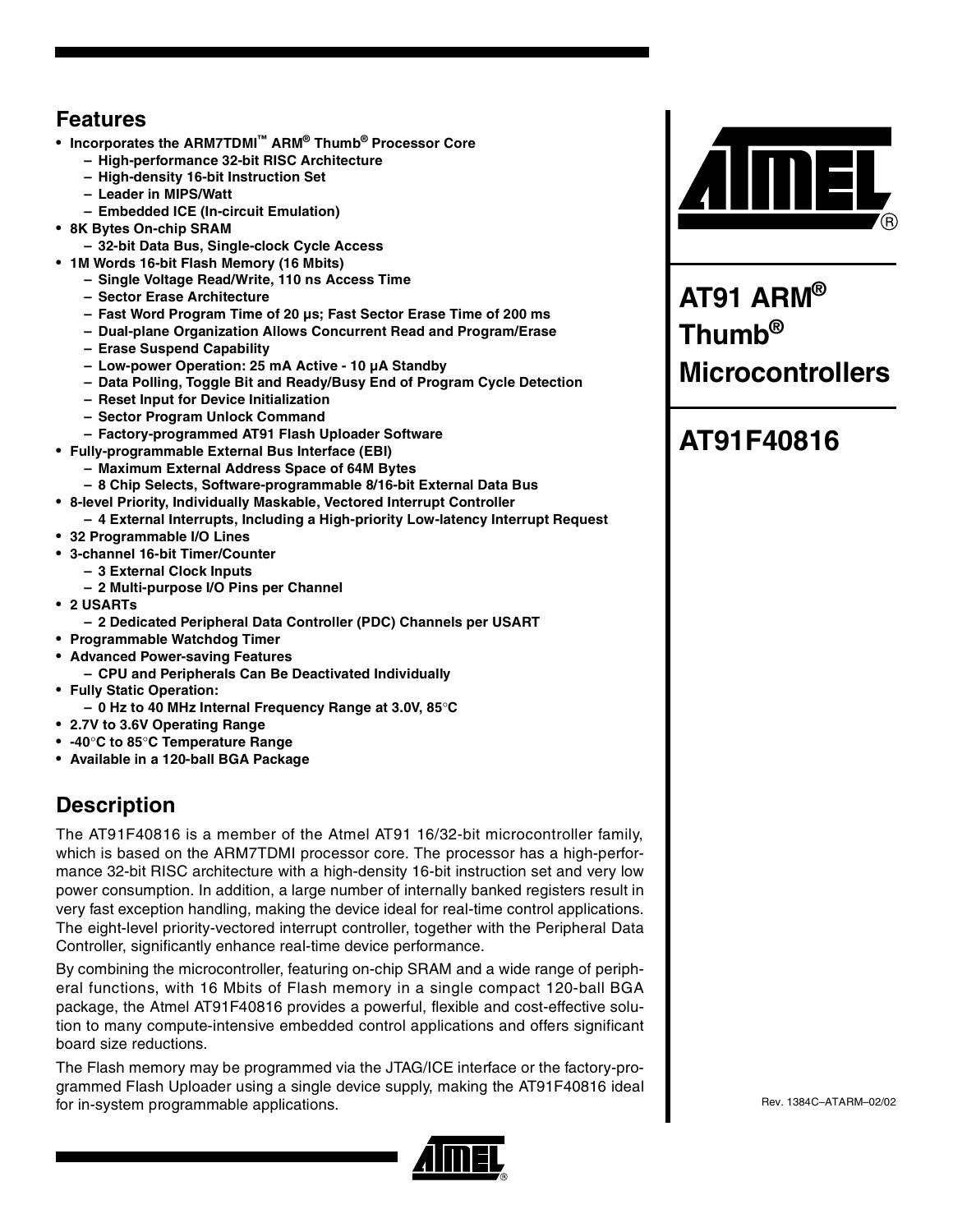

### **Pin Configuration**

### **Figure 1.** AT91F40816 Pinout (Top View)

| Κ                                                      | J                                                                | H                                                         | G                                                  | F.                                         | Е                                                            | D                                          | С                                                            | В                                                      | А                                              |                |
|--------------------------------------------------------|------------------------------------------------------------------|-----------------------------------------------------------|----------------------------------------------------|--------------------------------------------|--------------------------------------------------------------|--------------------------------------------|--------------------------------------------------------------|--------------------------------------------------------|------------------------------------------------|----------------|
| $\mathcal{L}_{\mathcal{A}}$<br>GND                     | $\mathcal{O}_\mathcal{A}$<br>P <sub>26</sub><br>NCS <sub>2</sub> | <b>COLL</b><br>NCS0                                       | $\mathcal{L}_{\mathrm{max}}$<br><b>TCK</b>         | $\mathcal{L}_{\mathcal{A}}$<br><b>TDO</b>  | $\mathcal{L}_{\text{max}}$<br>P <sub>25</sub><br><b>MCKO</b> | $\mathcal{L}_{\mathcal{A}}$<br><b>MCKI</b> | $\mathcal{O}_\mathcal{C}$<br>P <sub>22</sub><br>RXD1         | $\mathcal{O}^{\mathcal{C}}$<br>P21/TXD1<br><b>NTRI</b> | $\mathcal{O}$<br><b>GND</b>                    | 1              |
| $\mathcal{L}_{\mathcal{A}}$<br>P <sub>27</sub><br>NCS3 | $\mathcal{L}(\mathcal{G})$ .<br>NCS1                             | $\circ$ O $\circ$<br><b>NWAIT</b>                         | $\mathcal{L}(\mathcal{A})$ .<br>TDI                | $\mathcal{L}(\mathcal{A})$ .<br><b>VDD</b> | $\bigcirc$<br>GND                                            | $\mathcal{O}(\mathbb{R}^n)$<br>VDD         | $\sum_{i=1}^n \alpha_i$<br>P18                               | $\bigcirc$ .<br>P20<br>SCK1                            | $\mathcal{L}_{\mathcal{A}}$<br>VDD             | $\overline{2}$ |
| AO<br>NLB                                              | $\langle \rangle$<br><b>TMS</b>                                  | $\mathcal{L}_{\mathcal{A}}$<br>P <sub>24</sub><br>BMS     | $\mathcal{O}(\mathbb{R}^d)$<br>NWODVF NWR1         | $\mathcal{L}_{\mathcal{A}}$<br><b>NUB</b>  | $\bigcirc$ .<br>P <sub>13</sub><br>SCK0                      | $\mathcal{O}(\mathbb{R}^d)$<br>P17         | $\mathcal{O}^{\mathcal{O}}$<br>P <sub>16</sub>               | $\langle \rangle$<br>P <sub>15</sub><br>RXD0           | $\mathcal{L}_{\mathcal{A}}$<br>P <sub>19</sub> | 3              |
| $\mathcal{L}_{\mathcal{A}}$<br>VDD                     | $\mathcal{L}_{\mathcal{A}}$<br>P <sub>23</sub>                   | $\mathcal{L}_{\mathcal{A}}$<br><b>NRST</b>                |                                                    |                                            |                                                              |                                            | $\mathcal{L}_{\mathcal{A}}$<br>P <sub>12</sub><br><b>FIQ</b> | $\mathcal{L}_{\mathcal{A}}$<br>P11<br>IRQ <sub>2</sub> | $\langle \rangle$<br>P14<br>TXD <sub>0</sub>   | $\overline{4}$ |
| $\mathcal{L}_{\mathcal{A}}$<br>GND                     | $\mathcal{L}_{\mathcal{A}}$<br>P10<br>IRQ1                       | $\mathcal{L}(\mathcal{A})$<br><b>GND</b>                  |                                                    |                                            |                                                              |                                            | $\mathcal{L}_{\mathcal{A}}$<br>P9<br>IRQ0                    | $\bigcirc$<br>P8<br>TIOB <sub>2</sub>                  | $\mathcal{L}_{\mathcal{A}}$<br>VDD             | 5              |
| $\mathcal{L}(\mathcal{A})$<br>VDD                      | $\mathcal{L}_{\mathcal{A}}$<br>GND                               | $\mathcal{O}^{\mathcal{A}}$<br>P30/A22<br>CS <sub>5</sub> |                                                    |                                            |                                                              |                                            | P <sub>6</sub><br>TCLK <sub>2</sub>                          | $\mathcal{O}^{\mathcal{A}}$<br>P <sub>5</sub><br>TIOB1 | $\hat{\mathcal{O}}$<br>P7<br>TIOA <sub>2</sub> | 6              |
| $\mathcal{L}_{\mathcal{A}}$<br>GND                     | $\mathcal{L}_{\mathcal{A}}$<br>CS <sub>6</sub>                   | $\langle \rangle$<br>P29/A21 P31/A23<br>CS4               |                                                    |                                            |                                                              |                                            | $\mathcal{L}_{\mathcal{A}}$<br>P0<br><b>TCLK0</b>            | $\mathcal{L}^{\text{max}}$<br>P4<br>TIOA1              | $\mathcal{L}_{\mathcal{A}}$<br>P3<br>TCLK1     | 7              |
| $\mathcal{L}_{\mathcal{A}}$<br>A <sub>1</sub>          | $\langle \rangle$<br>GND                                         | $\langle \rangle$<br>VDD                                  |                                                    |                                            |                                                              |                                            | $\mathcal{L}(\mathcal{A})$<br>VDD                            | $\mathcal{O}^{\mathcal{A}}$<br>GND                     | $\hat{\mathcal{O}}$<br>P <sub>2</sub><br>TIOB0 | 8              |
| $\mathcal{L}_{\mathcal{A}}$<br><b>NCSF</b>             | $\langle \cdot \rangle$<br><b>NRD</b><br><b>NOE</b>              | $\mathcal{L}_{\mathcal{A}}$<br>VDD                        |                                                    |                                            |                                                              |                                            | $\mathcal{L}(\mathcal{A})$<br>GND                            | $\mathcal{L}_{\mathcal{A}}$<br>VDD                     | $\mathcal{L}_{\mathcal{A}}$<br>A <sub>2</sub>  | 9              |
| $\mathcal{L}_{\mathcal{A}}$<br>GND                     | $\mathcal{L}_{\mathcal{A}}$<br>D <sub>0</sub>                    | $\langle \rangle$<br>D <sub>8</sub>                       |                                                    |                                            |                                                              |                                            | $\mathcal{L}_{\mathcal{A}}$<br>P1<br>TIOA0                   | $\mathcal{O}(\mathbb{R})$<br>A3                        | $\mathcal{C}^{\mathcal{A}}$<br>A4              | 10             |
| $\mathcal{L}_{\mathcal{A}}$<br>D <sub>2</sub>          | $\langle \rangle$<br>D <sub>9</sub>                              | $\langle \rangle$<br>D <sub>1</sub>                       |                                                    |                                            |                                                              |                                            | $\mathcal{L}_{\mathcal{A}}$<br>A <sub>5</sub>                | $\langle \cdot \rangle$ .<br>A <sub>6</sub>            | $\mathcal{L}_{\mathcal{A}}$<br>A7              | 11             |
| $\mathcal{L}_{\mathcal{A}}$<br>D11                     | $\mathcal{L}_{\mathcal{A}}$<br>D <sub>3</sub>                    | $\langle \rangle$<br>D <sub>10</sub>                      |                                                    |                                            |                                                              |                                            | $\mathcal{L}_{\mathcal{A}}$<br>A8                            | $\mathcal{L}_{\mathrm{max}}$<br>A18                    | $\mathcal{C}^{\mathcal{A}}$<br><b>VPP</b>      | 12             |
| $\mathcal{L}_{\mathcal{A}}$<br>D <sub>5</sub>          | $\langle \rangle$<br>D12                                         | $\langle \rangle$<br>D4                                   |                                                    |                                            |                                                              |                                            | $\mathcal{L}_{\mathcal{A}}$<br>A19                           | $\mathcal{L}^{\text{max}}$<br><b>NBUSY</b>             | P28/A20<br>CS7                                 | 13             |
|                                                        |                                                                  |                                                           | D14 VDD NC D6                                      |                                            | GND VDD NRSTF                                                |                                            |                                                              | NWRO<br>NWE A9                                         | $\mathcal{L}_{\mathrm{max}}$<br>A10            | 14             |
|                                                        |                                                                  |                                                           | $0$ 000000000<br>GND D15 D7 NC D13 GND A11 A12 A13 |                                            |                                                              |                                            |                                                              |                                                        | $\bigcirc$<br>VDD                              | 15             |
|                                                        | VDD A17                                                          |                                                           | $0$ 0 0 0 0 0 0 0 0<br>GND VDD NC NC A14           |                                            |                                                              |                                            |                                                              | A16 A15                                                | $\mathcal{L}_{\mathcal{A}}$<br><b>GND</b>      | 16             |
|                                                        |                                                                  |                                                           |                                                    |                                            |                                                              |                                            |                                                              |                                                        |                                                |                |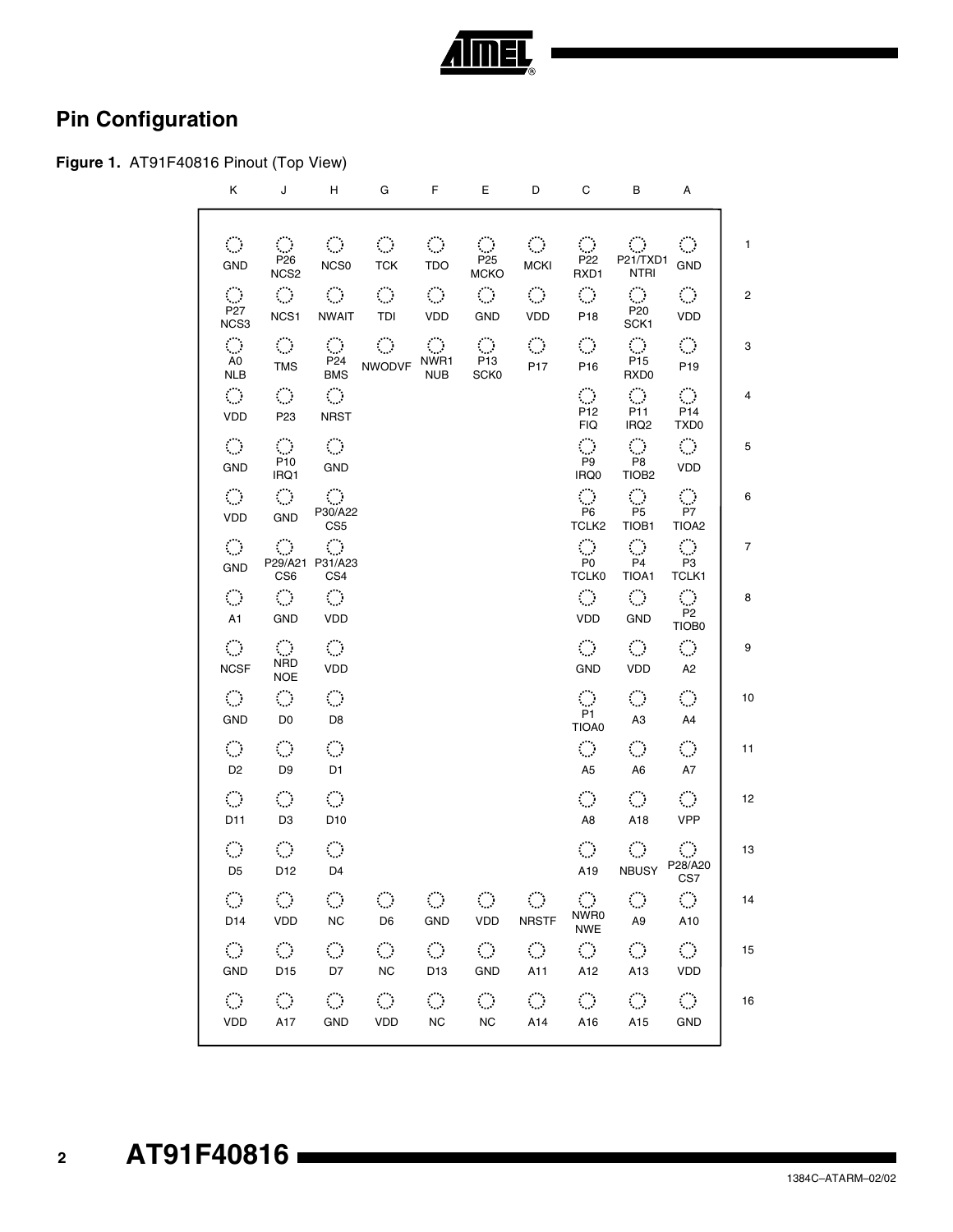### **Pin Description**

**Table 1.** AT91F40816 Pin Description

| <b>Module</b> | <b>Name</b>      | <b>Function</b>                   | <b>Type</b> | <b>Active</b><br>Level   | <b>Comments</b>                                                                                 |
|---------------|------------------|-----------------------------------|-------------|--------------------------|-------------------------------------------------------------------------------------------------|
|               | A0 - A23         | <b>Address Bus</b>                | Output      |                          | Valid after reset; do not reprogram A20 to<br>I/O, as it is MSB of Flash address                |
|               | D0 - D15         | Data Bus                          | I/O         | $\qquad \qquad -$        |                                                                                                 |
|               | NCS0 - NCS3      | <b>External Chip Select</b>       | Output      | Low                      | Used to select external devices                                                                 |
|               | <b>CS4 - CS7</b> | <b>External Chip Select</b>       | Output      | High                     | A23 - A20 after reset                                                                           |
|               | NWR0             | Lower Byte 0 Write Signal         | Output      | Low                      | Used in Byte Write option                                                                       |
|               | NWR <sub>1</sub> | Upper Byte 1 Write Signal         | Output      | Low                      | Used in Byte Write option                                                                       |
| EBI           | <b>NRD</b>       | <b>Read Signal</b>                | Output      | Low                      | Used in Byte Write option                                                                       |
|               | <b>NWE</b>       | <b>Write Enable</b>               | Output      | Low                      | Used in Byte Select option                                                                      |
|               | <b>NOE</b>       | <b>Output Enable</b>              | Output      | Low                      | Used in Byte Select option                                                                      |
|               | <b>NUB</b>       | <b>Upper Byte Select</b>          | Output      | Low                      | Used in Byte Select option                                                                      |
|               | <b>NLB</b>       | Lower Byte Select                 | Output      | Low                      | Used in Byte Select option                                                                      |
|               | <b>NWAIT</b>     | Wait Input                        | Input       | Low                      |                                                                                                 |
|               | <b>BMS</b>       | <b>Boot Mode Select</b>           | Input       | $\overline{\phantom{m}}$ | Sampled during reset; must be driven low<br>during reset for Flash to be used as boot<br>memory |
|               | <b>FIQ</b>       | Fast Interrupt Request            | Input       |                          | PIO-controlled after reset                                                                      |
| <b>AIC</b>    | IRQ0 - IRQ2      | <b>External Interrupt Request</b> | Input       | —                        | PIO-controlled after reset                                                                      |
|               | TCLK0 - TCLK2    | <b>Timer External Clock</b>       | Input       |                          | PIO-controlled after reset                                                                      |
| Timer         | TIOA0 - TIOA2    | Multi-purpose Timer I/O Pin A     | 1/O         | $\qquad \qquad -$        | PIO-controlled after reset                                                                      |
|               | TIOB0 - TIOB2    | Multi-purpose Timer I/O Pin B     | I/O         | $\overline{\phantom{m}}$ | PIO-controlled after reset                                                                      |
|               | SCK0 - SCK1      | <b>External Serial Clock</b>      | I/O         | $\overline{\phantom{m}}$ | PIO-controlled after reset                                                                      |
| <b>USART</b>  | TXD0 - TXD1      | <b>Transmit Data Output</b>       | Output      | $\qquad \qquad -$        | PIO-controlled after reset                                                                      |
|               | RXD0 - RXD1      | Receive Data Input                | Input       |                          | PIO-controlled after reset                                                                      |
| <b>PIO</b>    | P0 - P31         | Parallel IO Line                  | I/O         |                          |                                                                                                 |
| <b>WD</b>     | <b>NWDOVF</b>    | <b>Watchdog Overflow</b>          | Output      | Low                      | Open drain                                                                                      |
|               | <b>MCKI</b>      | Master Clock Input                | Input       | $\overline{\phantom{m}}$ | Schmidt trigger                                                                                 |
| Clock         | <b>MCKO</b>      | Master Clock Output               | Output      | $\qquad \qquad -$        |                                                                                                 |
|               | <b>NRST</b>      | Hardware Reset Input              | Input       | Low                      | Schmidt trigger                                                                                 |
| Reset         | <b>NTRI</b>      | Tri-state Mode Select             | Input       | Low                      | Sampled during reset                                                                            |
|               | <b>TMS</b>       | <b>Test Mode Select</b>           | Input       |                          | Schmidt trigger, internal pull-up                                                               |
|               | TDI              | <b>Test Data Input</b>            | Input       | $\qquad \qquad -$        | Schmidt trigger, internal pull-up                                                               |
| <b>ICE</b>    | <b>TDO</b>       | <b>Test Data Output</b>           | Output      | $\overline{\phantom{a}}$ |                                                                                                 |
|               | <b>TCK</b>       | <b>Test Clock</b>                 | Input       | $\overline{\phantom{m}}$ | Schmidt trigger, internal pull-up                                                               |

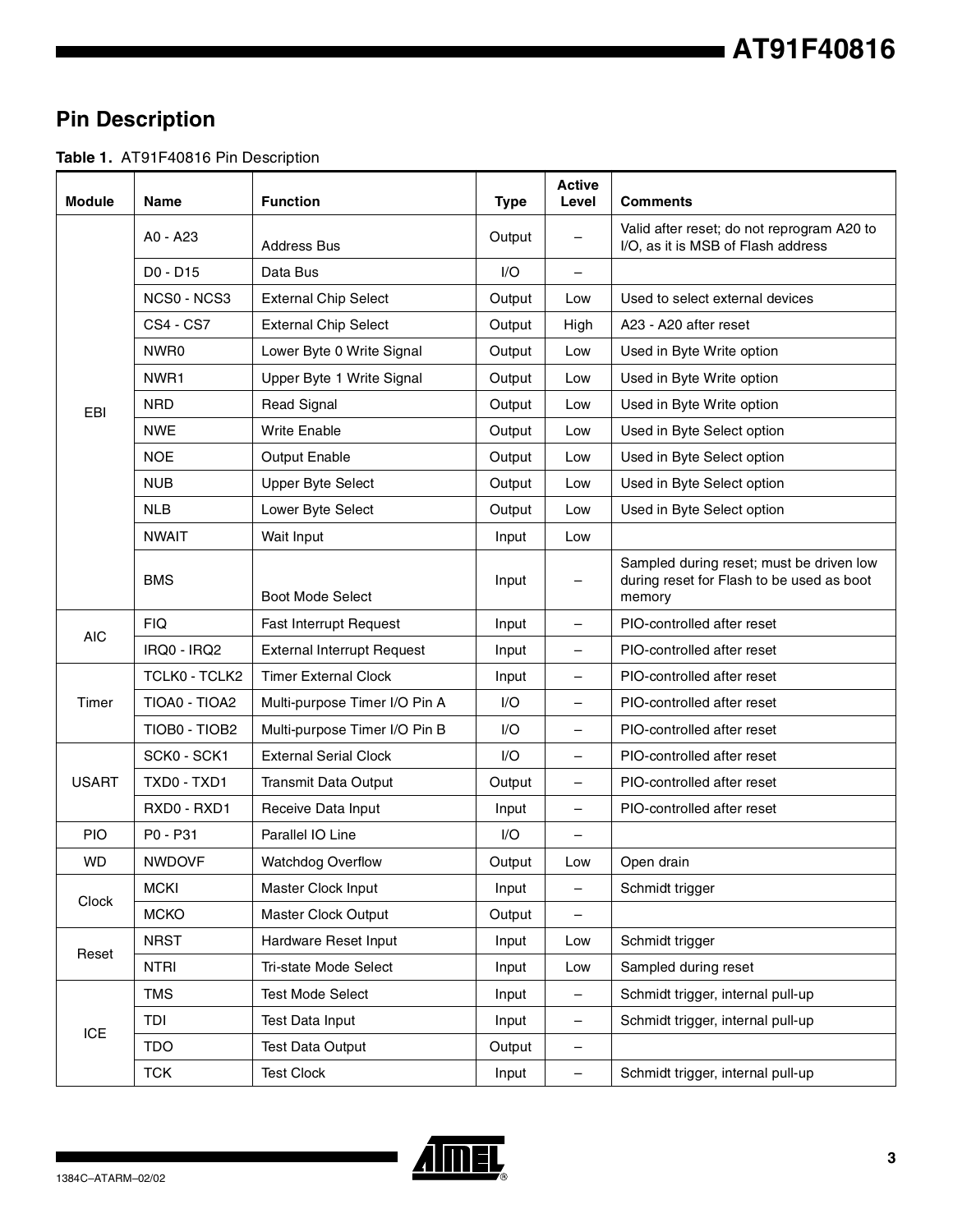

| Table 1. AT91F40816 Pin Description (Continued) |
|-------------------------------------------------|
|-------------------------------------------------|

| Module          | <b>Name</b>  | <b>Function</b>              | <b>Type</b> | <b>Active</b><br>Level   | <b>Comments</b>                                                                           |
|-----------------|--------------|------------------------------|-------------|--------------------------|-------------------------------------------------------------------------------------------|
| Flash<br>Memory | <b>NCSF</b>  | <b>Flash Memory Select</b>   | Input       | Low                      | Enables Flash Memory when pulled low                                                      |
|                 | <b>NBUSY</b> | Flash Memory Busy Output     | Output      | Low                      | Flash RDY/BUSY signal; open-drain                                                         |
|                 | <b>NRSTF</b> | Flash Memory Reset Input     | Input       | Low                      | Resets Flash to standard operating mode                                                   |
| Power           | <b>VDD</b>   | Power                        | Power       |                          | All $V_{DD}$ and all GND pins <b>MUST</b> be                                              |
|                 | <b>GND</b>   | Ground                       | Ground      |                          | connected to their respective supplies by<br>the shortest route                           |
|                 | <b>VPP</b>   | Faster Program/Erase Voltage | Power       | $\overline{\phantom{m}}$ | See AT49BV/LV1604(T) 16-megabit (1M x<br>16/2M x 8) 3-volt Only Flash Memory<br>Datasheet |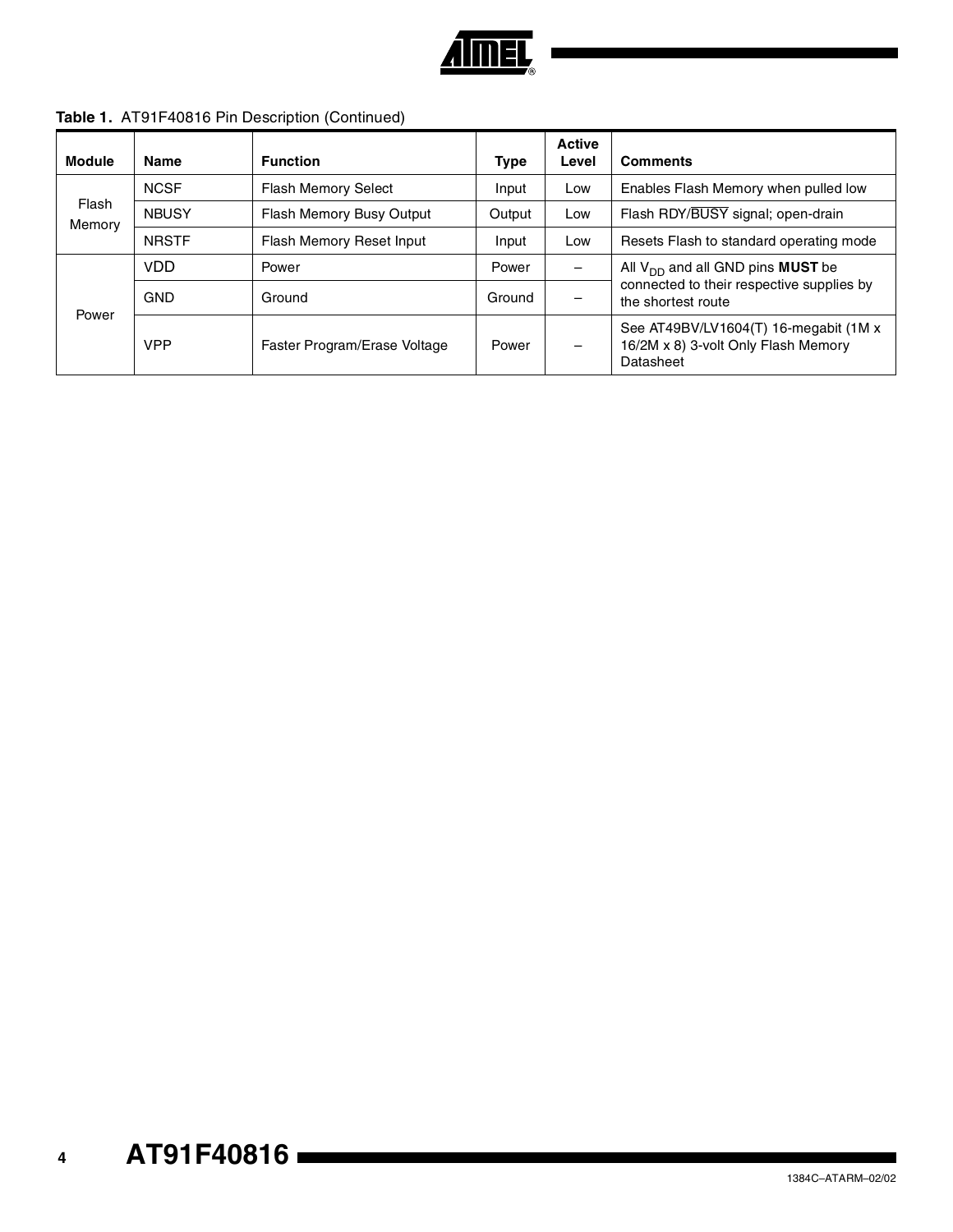# **Block Diagram Block Diagram**

**Figure 2. AT91F40816** AT91F40816



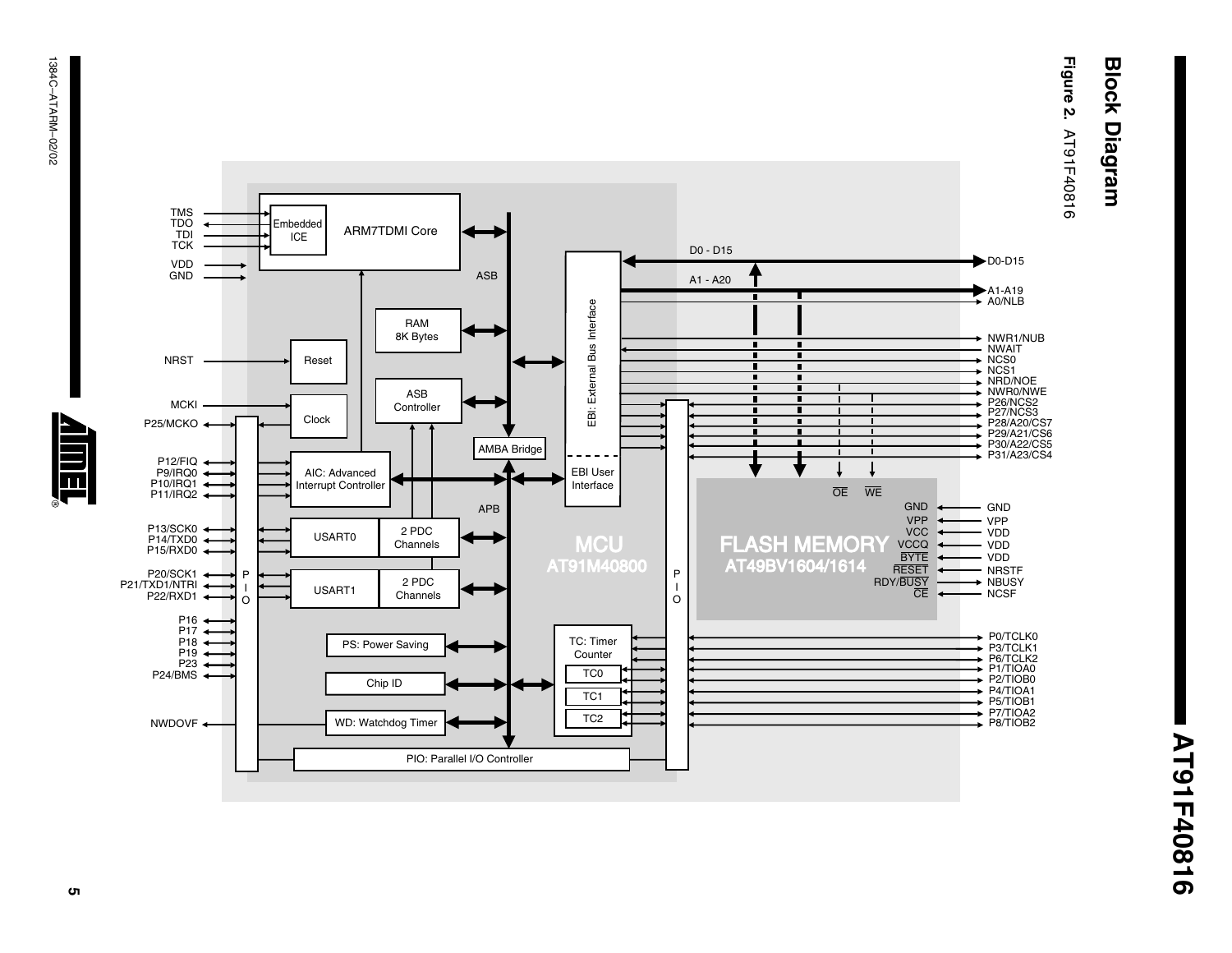|  | Đ |
|--|---|

| <b>Architectural</b><br><b>Overview</b> | The AT91F40816 integrates Atmel's AT91M40800 ARM Thumb Microcontroller and an<br>AT49BV1604/1614 16 Mbits, 2.7-Volt Read and 2.7-Volt Byte-Write Sectored Flash memory<br>die in a single compact 120-ball BGA device. The address, data and control signals, except<br>the Flash memory enable, are internally interconnected.                                                                                                                                                            |
|-----------------------------------------|--------------------------------------------------------------------------------------------------------------------------------------------------------------------------------------------------------------------------------------------------------------------------------------------------------------------------------------------------------------------------------------------------------------------------------------------------------------------------------------------|
|                                         | The architecture consists of two main buses, the Advanced System Bus (ASB) and the<br>Advanced Peripheral Bus (APB). Designed for maximum performance and controlled by the<br>memory controller, the ASB interfaces the ARM7TDMI processor with the on-chip 32-bit mem-<br>ories, the External Bus Interface (EBI) and the AMBA <sup>™</sup> Bridge. The AMBA Bridge drives the<br>APB, which is designed for accesses to on-chip peripherals and optimized for low power<br>consumption. |
|                                         | The AT91F40816 implements the ICE port of the ARM7TDMI processor on dedicated pins,<br>offering a complete, low-cost and easy-to-use debug solution for target debugging.                                                                                                                                                                                                                                                                                                                  |
| <b>Memories</b>                         | The AT91F40816 embeds 8K bytes of internal SRAM. The internal memory is directly con-<br>nected to the 32-bit data bus and is single-cycle accessible.                                                                                                                                                                                                                                                                                                                                     |
|                                         | The AT91F40816 features an External Bus Interface (EBI), which enables connection of exter-<br>nal memories and application-specific peripherals. The EBI supports 8- or 16-bit devices and<br>can use two 8-bit devices to emulate a single 16-bit device. The EBI implements the early read<br>protocol, enabling faster memory accesses than standard memory interfaces.                                                                                                                |
|                                         | The AT91F40816 embeds a Flash memory organized as 1M 16-bit words, accessed via the<br>EBI. Its main function is as a program memory. A 16-bit Thumb instruction can be loaded from<br>Flash memory in a single access. Separate MCU and Flash memory Reset inputs (NRST and<br>NRSTF) are provided for maximum flexibility. The user is thus free to conform the reset opera-<br>tion to the application.                                                                                 |
|                                         | The AT91F40816 integrates resident boot software called AT91 Flash Uploader software. The<br>AT91 Flash Uploader software is able to upload program application software into its Flash<br>memory.                                                                                                                                                                                                                                                                                         |
| <b>Peripherals</b>                      | The AT91F40816 integrates several peripherals, which are classified as system or user<br>peripherals. All on-chip peripherals are 32-bit accessible by the AMBA Bridge, and can be pro-<br>grammed with a minimum number of instructions. The peripheral register set is composed of<br>control, mode, data, status and enable/disable/status registers.                                                                                                                                   |
|                                         | An on-chip Peripheral Data Controller (PDC) transfers data between the on-chip USARTs and<br>on- and off-chip memories address space without processor intervention. Most importantly,<br>the PDC removes the processor interrupt handling overhead, making it possible to transfer up<br>to 64K continuous bytes without reprogramming the start address, thus increasing the perfor-<br>mance of the microcontroller, and reducing the power consumption.                                |
| <b>System Peripherals</b>               | The External Bus Interface (EBI) controls the external memory or peripheral devices via an 8-<br>or 16-bit databus and is programmed through the APB. Each chip-select line has its own pro-<br>gramming register.                                                                                                                                                                                                                                                                         |
|                                         | The Power-saving (PS) module implements the Idle mode (ARM7TDMI core clock stopped<br>until the next interrupt) and enables the user to adapt the power consumption of the microcon-<br>troller to application requirements (independent peripheral clock control).                                                                                                                                                                                                                        |
|                                         | The Advanced Interrupt Controller (AIC) controls the internal sources from the internal periph-<br>erals and the four external interrupt lines (including the FIQ) to provide an interrupt and/or fast<br>interrupt request to the ARM7TDMI. It integrates an 8-level priority controller, and using the<br>Auto-vectoring feature, reduces the interrupt latency time.                                                                                                                    |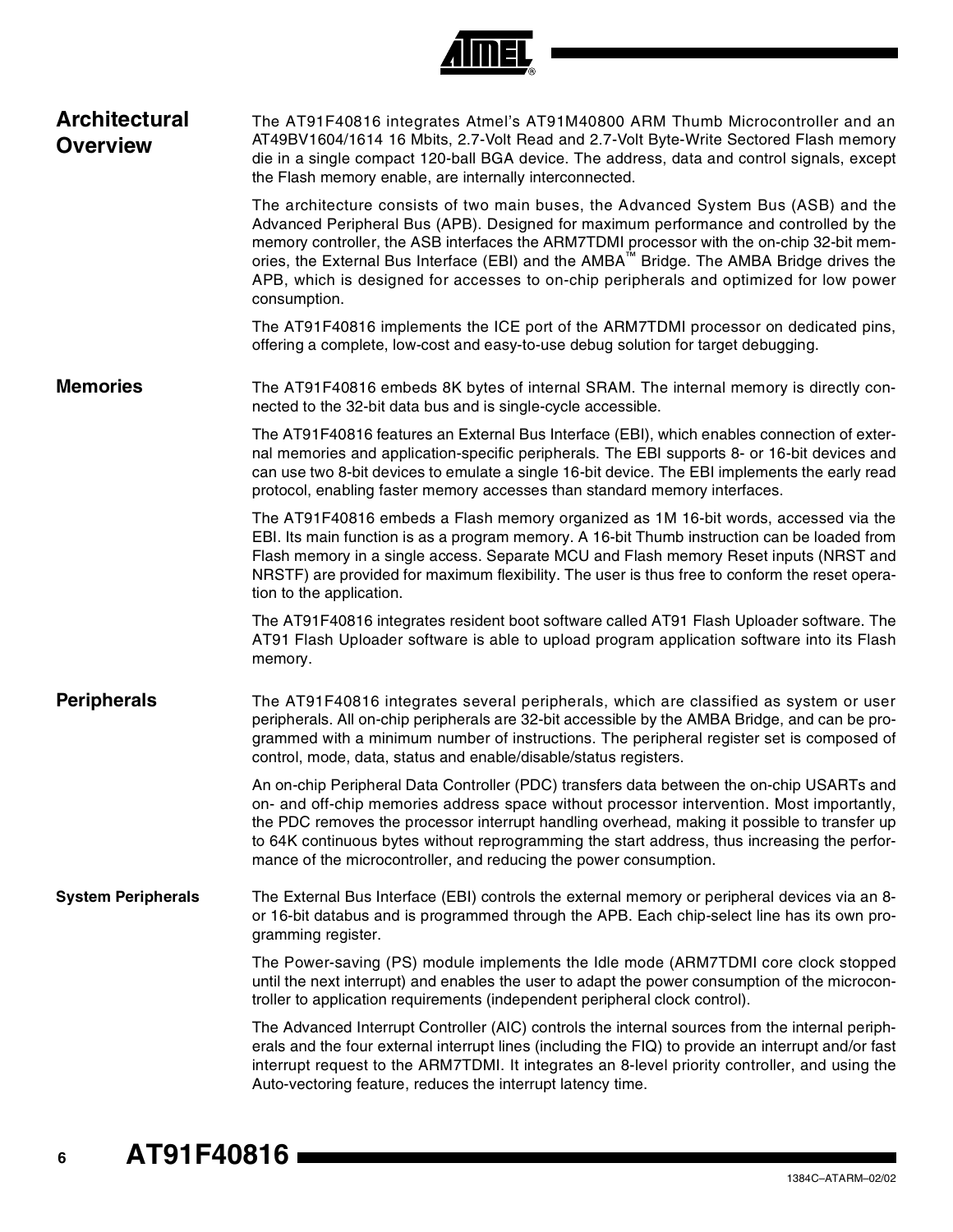## **AT91F40816**

The Parallel Input/Output Controller (PIO) controls up to 32 I/O lines. It enables the user to select specific pins for on-chip peripheral input/output functions, and general-purpose input/output signal pins. The PIO controller can be programmed to detect an interrupt on a signal change from each line.

The Watchdog (WD) can be used to prevent system lock-up if the software becomes trapped in a deadlock.

The Special Function (SF) module integrates the Chip ID, the Reset Status and the Protect registers.

**User Peripherals** Two USARTs, independently configurable, enable communication at a high baud rate in synchronous or asynchronous mode. The format includes start, stop and parity bits and up to 8 data bits. Each USART also features a Time-out and a Time-guard register, facilitating the use of the two dedicated Peripheral Data Controller (PDC) channels.

> The 3-channel, 16-bit Timer Counter (TC) is highly-programmable and supports capture or waveform modes. Each TC channel can be programmed to measure or generate different kinds of waves, and can detect and control two input/output signals. The TC has also 3 external clock signals.

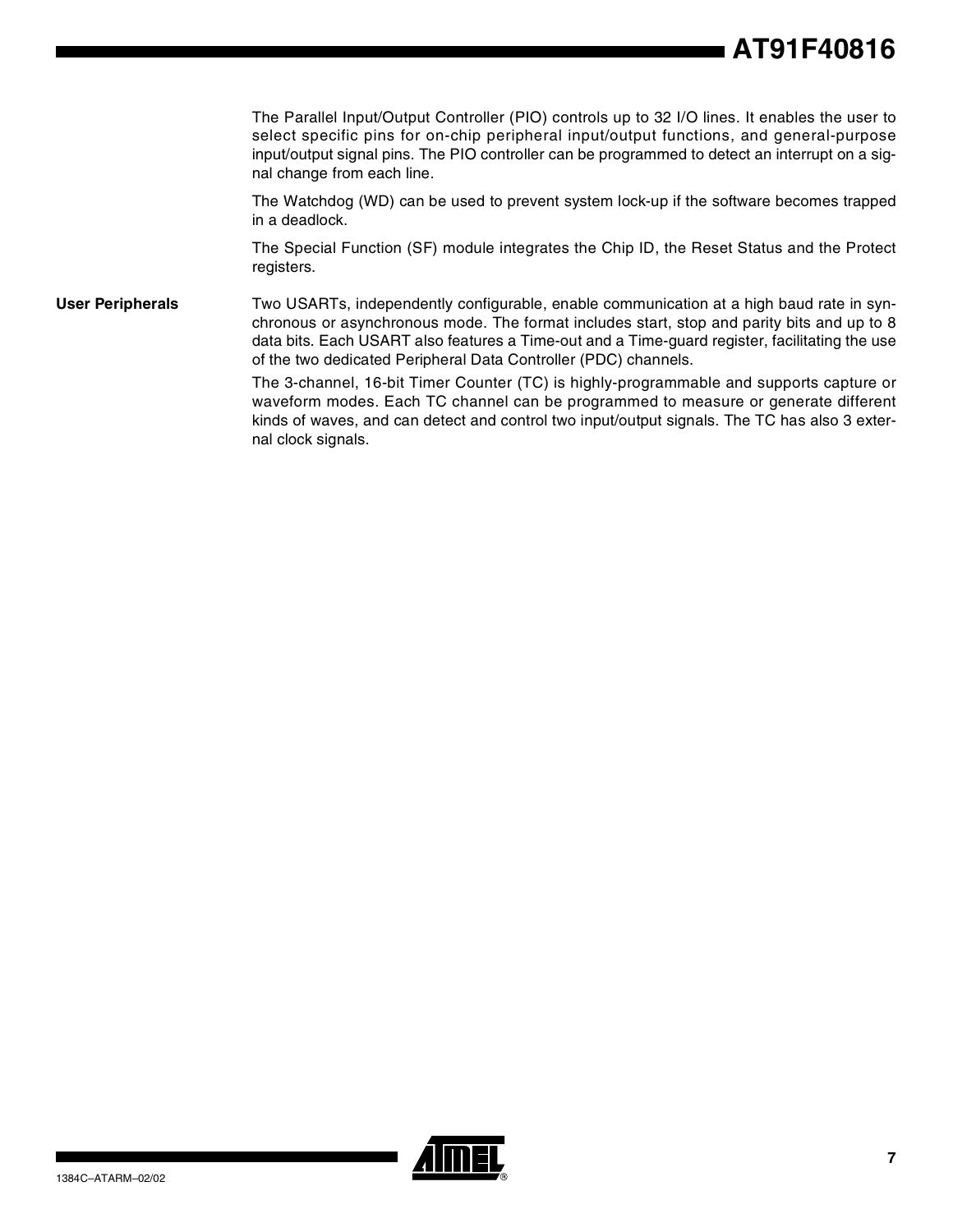

### **Associated Documentation**

#### **Table 2.** Associated Documentation

| <b>Product</b> | <b>Information</b>                                                                                      | <b>Document Title</b>                        |
|----------------|---------------------------------------------------------------------------------------------------------|----------------------------------------------|
|                | Internal architecture of processor<br>ARM/Thumb instruction sets<br>Embedded in-circuit-emulator        | ARM7TDMI (Thumb) Datasheet                   |
|                | External memory interface mapping<br>Peripheral operations<br>Peripheral user interfaces                | AT91x40 Series Datasheet                     |
| AT91F40816     | DC characteristics<br>Power consumption<br>Thermal and reliability considerations<br>AC characteristics | AT91M40800 Electrical Characteristics        |
|                | Product overview<br>Ordering information<br>Packaging information<br>Soldering profile                  | AT91F40816 Summary Datasheet (this document) |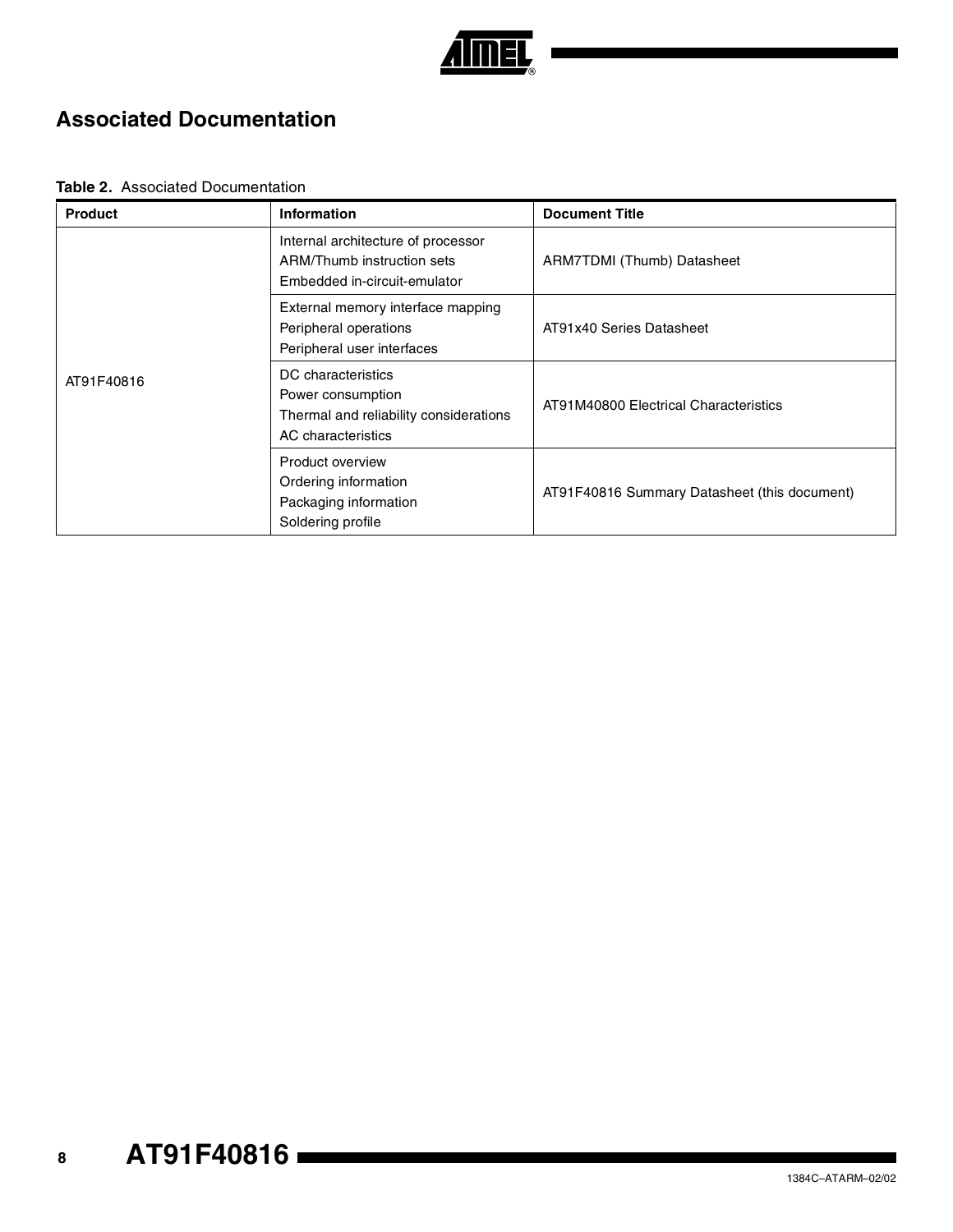### **Product Overview**

| <b>Power Supply</b>                   | The AT91F40816 has a single type of power supply pin, VDD. The VDD pin supplies the I/O<br>pads and the core. The supported voltage range on $V_{DD}$ is 2.7V to 3.6V.                                                                                                                                                                        |
|---------------------------------------|-----------------------------------------------------------------------------------------------------------------------------------------------------------------------------------------------------------------------------------------------------------------------------------------------------------------------------------------------|
| Input/Output<br><b>Considerations</b> | The AT91F40816 I/O pads are 5V-tolerant except for the EBI Data Bus (D0 - D15). This<br>enables the PIO pads to interface with external 5V devices without any additional<br>components.                                                                                                                                                      |
|                                       | After the reset, the microcontroller peripheral I/Os are initialized as inputs to provide the user<br>with maximum flexibility. It is recommended that in any application phase, the inputs to the<br>microcontroller be held at valid logic levels to minimize the power consumption.                                                        |
| <b>Master Clock</b>                   | The AT91F40816 has a fully static design and works on the Master Clock (MCK), provided on<br>the MCKI pin from an external source.                                                                                                                                                                                                            |
|                                       | The Master Clock is also provided as an output of the device on the pin MCKO, which is multi-<br>plexed with a general-purpose I/O line. While NRST is active, MCKO remains low. After the<br>reset, the MCKO is valid and outputs an image of the MCK signal. The PIO Controller must be<br>programmed to use this pin as standard I/O line. |
| <b>Reset</b>                          | Reset restores the default states of the user interface registers (defined in the user interface of<br>each peripheral), and forces the ARM7TDMI to perform the next instruction fetch from address<br>zero. Except for the program counter the ARM7TDMI registers do not have defined reset<br>states.                                       |
| <b>NRST Pin</b>                       | NRST is active low-level input. It is asserted asynchronously, but exit from reset is synchro-<br>nized internally to the MCK. The signal presented on MCKI must be active within the<br>specification for a minimum of 10 clock cycles up to the rising edge of NRST, to ensure correct<br>operation.                                        |
|                                       | The first processor fetch occurs 80 clock cycles after the rising edge of NRST.                                                                                                                                                                                                                                                               |
| <b>Watchdog Reset</b>                 | The watchdog can be programmed to generate an internal reset. In this case, the reset has<br>the same effect as the NRST pin assertion, but the pins BMS and NTRI are not sampled. Boot<br>mode and Tri-state mode are not updated. If the NRST pin is asserted and the watchdog trig-<br>gers the internal reset, the NRST pin has priority. |
| <b>Emulation</b><br><b>Functions</b>  |                                                                                                                                                                                                                                                                                                                                               |
| <b>Tri-state Mode</b>                 | The AT91F40816 provides a Tri-state mode, which is used for debug purposes in order to<br>connect an emulator probe to an application board. In Tri-state mode, all the output pin drivers<br>of the microcontroller are disabled.                                                                                                            |
|                                       | This feature can also be used to program the embedded Flash within a standard NVM<br>programmer.                                                                                                                                                                                                                                              |
|                                       | To enter Tri-state mode, the pin NTRI must be held low during the last 10 clock cycles before<br>the rising edge of NRST.                                                                                                                                                                                                                     |
|                                       | For normal operation, the pin NTRI must be held high during reset, by a resistor of up to 400K<br>Ohm. NTRI is multiplexed with I/O line P21 and USART1 serial data transmit line TXD1.                                                                                                                                                       |

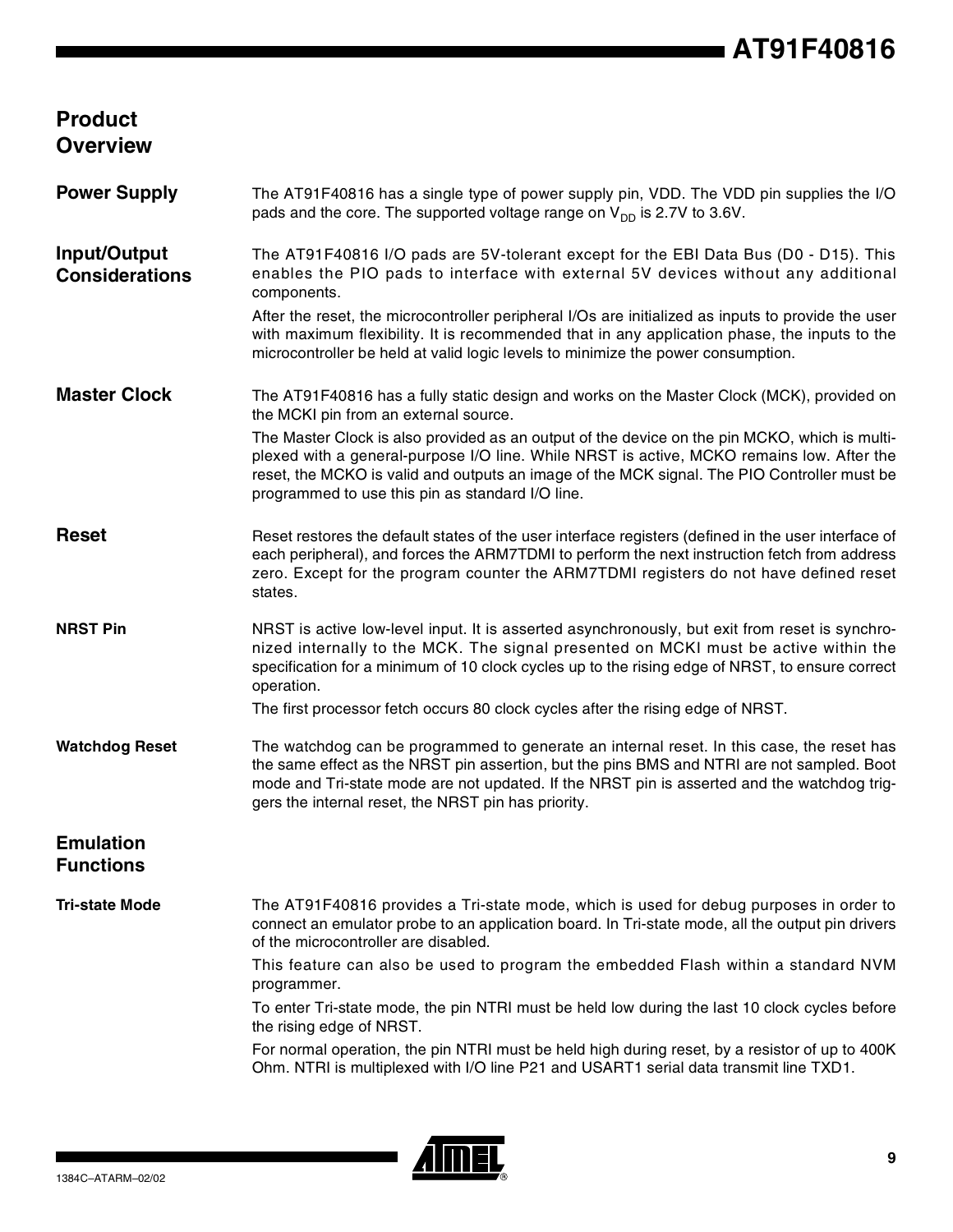|                          |                                          | <u>AIIIIEL</u>                                                                                                                                                                                                                                                                                                                                                                                                                                                                                                                                                                                                                                                                   |
|--------------------------|------------------------------------------|----------------------------------------------------------------------------------------------------------------------------------------------------------------------------------------------------------------------------------------------------------------------------------------------------------------------------------------------------------------------------------------------------------------------------------------------------------------------------------------------------------------------------------------------------------------------------------------------------------------------------------------------------------------------------------|
|                          | on NTRI while NRST is asserted.          | Standard RS232 drivers generally contain internal 400K Ohm pull-up resistors. If TXD1 is con-<br>nected to a device not including this pull-up, the user must make sure that a high level is tied                                                                                                                                                                                                                                                                                                                                                                                                                                                                                |
| <b>JTAG/ICE Debug</b>    | computer via the external ICE interface. | ARM standard embedded In-circuit emulation is supported via the JTAG/ICE port. The pins<br>TDI, TDO, TCK and TMS are dedicated to this debug function and can be connected to a host                                                                                                                                                                                                                                                                                                                                                                                                                                                                                             |
|                          |                                          | In ICE Debug mode, the ARM7TDMI core responds with a non-JTAG chip ID that identifies the<br>microcontroller. This is not fully IEEE1149.1 compliant.                                                                                                                                                                                                                                                                                                                                                                                                                                                                                                                            |
| <b>Memory Controller</b> |                                          | The ARM7TDMI processor address space is 4G bytes. The memory controller decodes the<br>internal 32-bit address bus and defines three address spaces:                                                                                                                                                                                                                                                                                                                                                                                                                                                                                                                             |
|                          | $\bullet$                                | Internal memories in the four lowest megabytes                                                                                                                                                                                                                                                                                                                                                                                                                                                                                                                                                                                                                                   |
|                          | EBI                                      | Middle space reserved for the external devices (memory or peripherals) controlled by the                                                                                                                                                                                                                                                                                                                                                                                                                                                                                                                                                                                         |
|                          |                                          | Internal peripherals in the four highest megabytes                                                                                                                                                                                                                                                                                                                                                                                                                                                                                                                                                                                                                               |
|                          |                                          | In any of these address spaces, the ARM7TDMI operates in Little-Endian mode only.                                                                                                                                                                                                                                                                                                                                                                                                                                                                                                                                                                                                |
| <b>Internal Memories</b> | tions as ARM ones.                       | The AT91F40816 integrates 8K bytes of primary internal SRAM that is 32 bits wide and single-<br>clock cycle accessible. This SRAM is mapped at address 0x0 (after the remap command),<br>allowing ARM7TDMI exception vectors between 0x0 and 0x20 to be modified by the software.<br>The rest of the SRAM can be used for stack allocation (to speed up context saving and restor-<br>ing), or as data and program storage for critical algorithms. Byte (8-bit), half-word (16-bit) or<br>word (32-bit) accesses are supported and are executed within one cycle. Fetching Thumb or<br>ARM instructions is supported and internal memory can store twice as many Thumb instruc- |
|                          |                                          | The AT91F40816 also integrates a 2-Mbyte Flash memory that is accessed via the External<br>Bus Interface. All data, address and control lines, except for the Chip Select signal, are con-<br>nected within the device. Byte and half-word accesses are supported.                                                                                                                                                                                                                                                                                                                                                                                                               |
| <b>Boot Mode Select</b>  | nonvolatile memory after the reset.      | The ARM reset vector is at address 0x0. After the NRST line is released, the ARM7TDMI exe-<br>cutes the instruction stored at this address. This means that this address must be mapped in                                                                                                                                                                                                                                                                                                                                                                                                                                                                                       |
|                          |                                          | The input level on the BMS pin during the last 10 clock cycles before the rising edge of the<br>NRST selects the type of boot memory (see Table 3). If the embedded Flash memory is to be<br>used as boot memory, the BMS input must be pulled down externally.                                                                                                                                                                                                                                                                                                                                                                                                                  |
|                          | standard PIO line.                       | The pin BMS is multiplexed with the I/O line P24 that can be programmed after reset like any                                                                                                                                                                                                                                                                                                                                                                                                                                                                                                                                                                                     |
|                          | Table 3. Boot Mode Select                |                                                                                                                                                                                                                                                                                                                                                                                                                                                                                                                                                                                                                                                                                  |
|                          | <b>BMS</b>                               | <b>Boot Memory</b>                                                                                                                                                                                                                                                                                                                                                                                                                                                                                                                                                                                                                                                               |
|                          | 1                                        | External 8-bit memory on NCS0                                                                                                                                                                                                                                                                                                                                                                                                                                                                                                                                                                                                                                                    |
|                          | 0                                        | External 16-bit memory on NCS0                                                                                                                                                                                                                                                                                                                                                                                                                                                                                                                                                                                                                                                   |
| <b>Remap Command</b>     |                                          | The ARM vectors (Reset, Abort, Data Abort, Prefetch Abort, Undefined Instruction, Interrupt,<br>Fast Interrupt) are mapped from address 0x0 to address 0x20. In order to allow these vectors<br>to be redefined dynamically by the software, the AT91F40816 uses a remap command that<br>enables switching between the boot memory and the internal primary SRAM addresses. The<br>remap command is accessible through the EBI User Interface by writing one in RCB of                                                                                                                                                                                                           |

*Amer*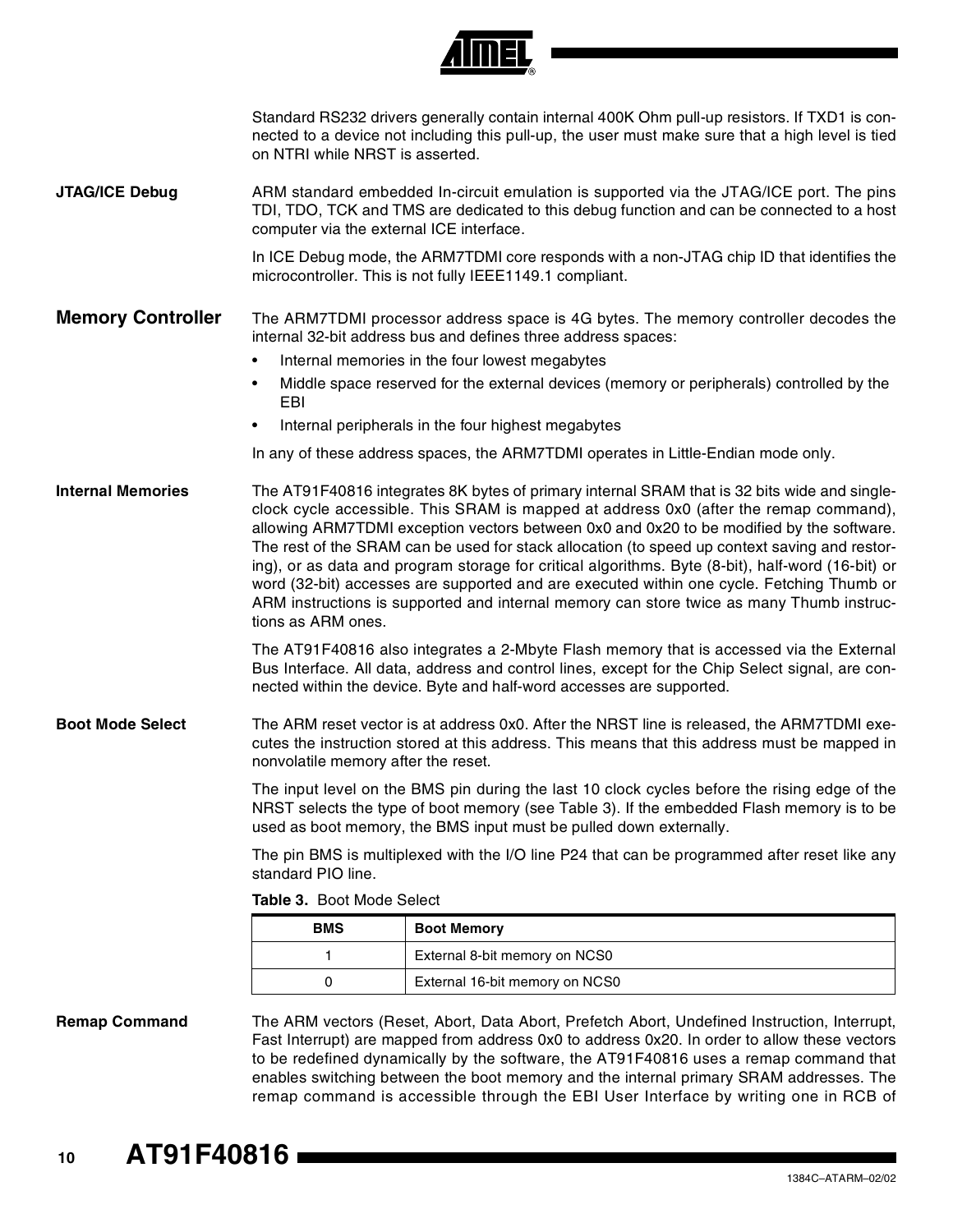## **AT91F40816**

|                               | EBI_RCR (Remap Control Register). Performing a remap command is mandatory if access to<br>the other external devices (connected to chip-selects 1 to 7) is required. The remap operation<br>can only be changed back by an internal reset or an NRST assertion.                                                                                                                                                                                                                       |  |  |
|-------------------------------|---------------------------------------------------------------------------------------------------------------------------------------------------------------------------------------------------------------------------------------------------------------------------------------------------------------------------------------------------------------------------------------------------------------------------------------------------------------------------------------|--|--|
| <b>Abort Control</b>          | The abort signal providing a Data Abort or a Prefetch Abort exception to the ARM7TDMI is<br>asserted when accessing an undefined address in the EBI address space.                                                                                                                                                                                                                                                                                                                    |  |  |
|                               | No abort is generated when reading the internal memory or by accessing the internal peripher-<br>als, whether the address is defined or not.                                                                                                                                                                                                                                                                                                                                          |  |  |
| <b>External Bus Interface</b> | The External Bus Interface handles the accesses between addresses 0x0040 0000 and<br>0xFFC0 0000. It generates the signals that control access to the external devices, and can be<br>configured from eight 1-Mbyte banks up to four 16-Mbyte banks. It supports byte, half-word<br>and word aligned accesses.                                                                                                                                                                        |  |  |
|                               | For each of these banks, the user can program:                                                                                                                                                                                                                                                                                                                                                                                                                                        |  |  |
|                               | Number of wait states<br>٠                                                                                                                                                                                                                                                                                                                                                                                                                                                            |  |  |
|                               | Number of data float times (wait time after the access is finished to prevent any bus<br>$\bullet$<br>contention in case the device is too long in releasing the bus)                                                                                                                                                                                                                                                                                                                 |  |  |
|                               | Data bus-width (8-bit or 16-bit).<br>$\bullet$                                                                                                                                                                                                                                                                                                                                                                                                                                        |  |  |
|                               | With a 16-bit wide data bus, the user can program the EBI to control one 16-bit device<br>$\bullet$<br>(Byte Access Select mode) or two 8-bit devices in parallel that emulate a 16-bit memory<br>(Byte Write Access Mode).                                                                                                                                                                                                                                                           |  |  |
|                               | The External Bus Interface features also the Early Read Protocol, configurable for all the<br>devices, that significantly reduces access time requirements on an external device in the case<br>of single-clock cycle access.                                                                                                                                                                                                                                                         |  |  |
|                               | In the AT91F40816, the External Bus Interface connects internally to the Flash memory.                                                                                                                                                                                                                                                                                                                                                                                                |  |  |
| <b>Flash Memory</b>           | The 16M-bit Flash memory is organized as 1,048,576 16-bit words. The Flash memory is<br>addressed as 16-bit words via the EBI. It uses address lines A1 to A20. Address line A20 must<br>not be reprogrammed as an I/O pin or as a chip select, as it is the most significant bit of the<br>Flash memory address.                                                                                                                                                                     |  |  |
|                               | The address, data and control signals, except the Flash memory enable, are internally inter-<br>connected. The user should connect the Flash memory enable (NCSF) to one of the active-<br>low chip selects on the EBI. NCS0 must be used if the Flash memory is to be the boot mem-<br>ory. In addition, if the Flash memory is to be used as boot memory, the BMS input must be<br>pulled down externally in order for the processor to perform correct 16-bit fetches after reset. |  |  |
|                               | During boot, the EBI must be configured with correct number of standard wait states. For<br>example, five standard wait states are required when the microcontroller is running at 40 MHz.                                                                                                                                                                                                                                                                                            |  |  |
|                               | The user must ensure that all VDD and all GND pins are connected to their respective sup-<br>plies by the shortest route. The Flash memory powers-on in the read mode. Command<br>sequences are used to place the device in other operating modes, such as program and<br>erase.                                                                                                                                                                                                      |  |  |
|                               | A separate Flash memory reset input pin (NRSTF) is provided for maximum flexibility,<br>enabling the reset operation to adapt to the application. When this input is at a logic high-level,<br>the memory is in its standard operating mode; a low-level on this input halts the current mem-<br>ory operation and puts its outputs in a high impedance state.                                                                                                                        |  |  |
|                               | The Flash memory features data polling to detect the end of a program cycle. While a program<br>cycle is in progress, an attempted read of the last word written returns the complement of the<br>written data on I/O7. An open-drain NBUSY output pin provides another method of detecting                                                                                                                                                                                           |  |  |

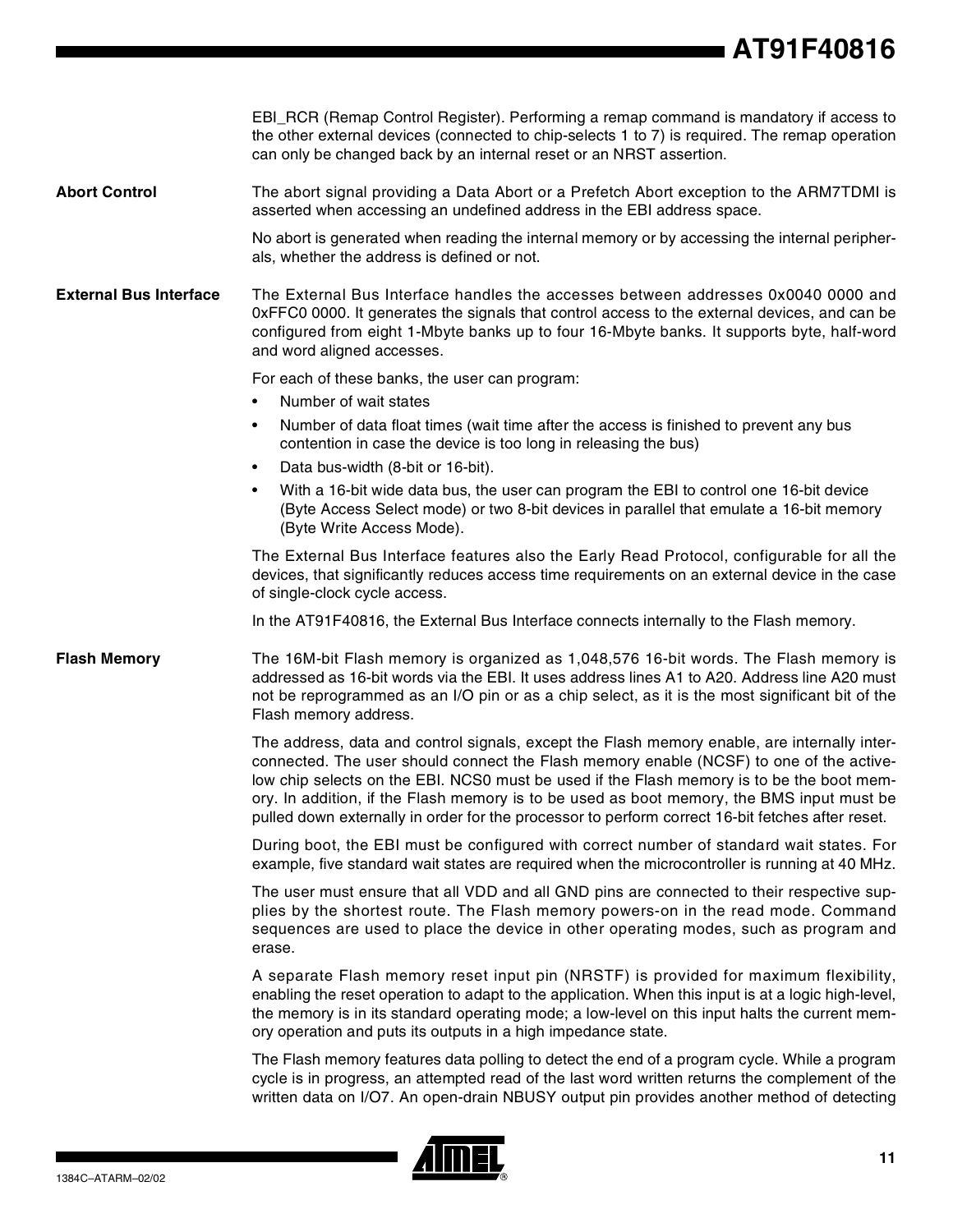

the end of a program or erase cycle. This pin is pulled low while program and erase cycles are in progress, and it is released at the completion of the cycle. A toggle bit feature provides a third means of detecting the end of a program or erase cycle.

The Flash memory is segmented into two memory planes. Reads from one memory plane may be performed even while program or erase functions are being executed in the other memory plane. This feature enhances performance by not requiring the system to wait for a program or erase cycle to complete before a read may be performed.

The Flash memory is divided into 40 sectors for erase operations. To further enhance device flexibility, an Erase Suspend feature is offered. This feature puts the erase cycle on hold for an indefinite period and allows the user to read data from, or to write data to, any other sector within the same memory plane. There is no need to suspend an erase cycle if the data to be read is in the other memory plane. The device has the capability to protect data stored in any sector. Once the data protection for a sector is enabled, the data in that sector cannot be changed while input levels lie between ground and  $V_{DD}$ .

An optional VPP pin is available to enhance the program/erase times. See the AT49BV1604(T)/1614(T) "16 Mbits, 2.7-Volt Read and 2.7-Volt Byte-Write Sectored Flash" datasheet for further detail.

A 6-byte command sequence (Bypass Unlock) allows the device to be written to directly, using single pulses on the write control lines. This mode (Single Pulse Programming) is exited by powering down the device or by pulsing the NRSTF pin low for a minimum of 50 ns and then bringing it back to  $V_{DD}$ .

The following hardware features protect against inadvertent programming of the Flash memory.

- $V_{DD}$  Sense if  $V_{DD}$  is below 1.8V (typical), the program function is inhibited
- $V_{DD}$  Power-on Delay once  $V_{DD}$  has reached the  $V_{DD}$  sense level, the device automatically times out 10 ms (typically) before programming
- Program Inhibit holding any one of OE low, CE high or WE high inhibits program cycles
- Noise Filter pulses of less than 15 ns (typical) on the WE or CE inputs do not initiate a program cycle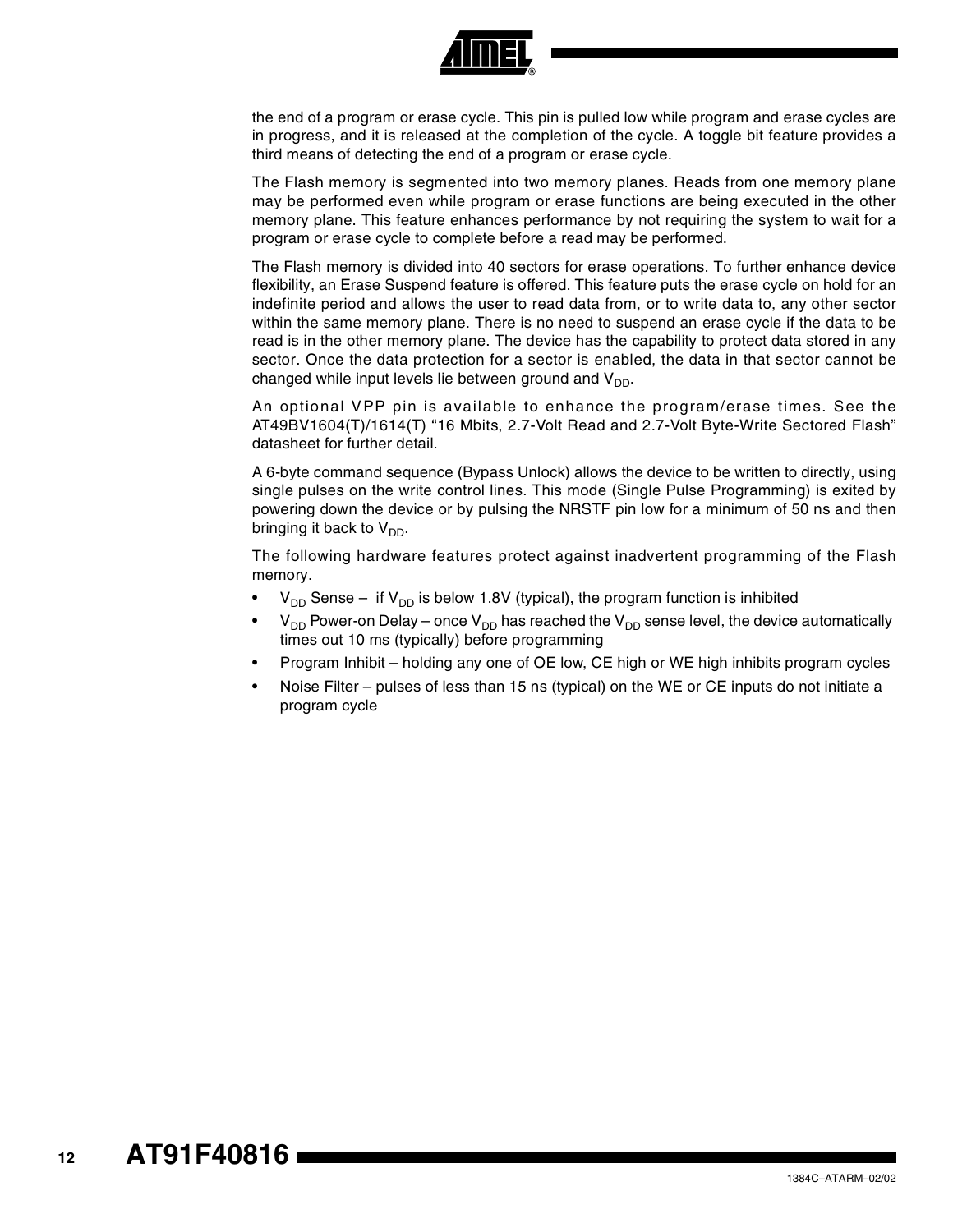### **AT91 Flash Uploader Software**

All Flash-based AT91 devices are delivered with a factory-programmed software called the AT91 Flash Uploader, which resides in the first sector of the embedded Flash. The Flash Uploader allows programming to the embedded flash through a serial port. Either of the onchip USARTs can be used by the Flash Uploader.





#### **Flash Uploader Operations**

The Flash Uploader requires NCS0 to be connected to NCSF and a valid clock to be applied to MCKI. The chip select line loop allows the ARM Core to boot from the embedded Flash when the reset is de-asserted. Next, the Flash Uploader immediately recopies itself in the internal SRAM and jumps into it. The following operation requires this memory resource only. External accesses are performed only to program the Flash.

When starting, PIO input change interrupts are initialized on the RXD lines of both USARTs. When an interrupt occurs, a Timer Counter channel is started. When the next input change is detected on the RXD line, the Timer Counter channel is stopped. This is how the first character length is measured and the USART can be initiated by taking into account the ratio between the device master clock speed and the actual communication baud rate speed.

The Programming System, then, can send commands and data following a proprietary protocol for the Flash device to be programmed. It is up to the Programming System to erase and program the first sector of the Flash lastly, in order to reduce, at a minimum, the risk that the Flash Uploader is erased and the power supply shuts down.

In the event that the Flash Uploader is erased from the first sector while the new final application is not yet programmed, and while the target system power supply is switched off, it would lead to a non-recoverable error and the AT91F40816 could not be re-programmed by using the Flash Uploader.

#### **Programming System** Atmel provides a free Host Loader that runs on an IBM compatible PC under Windows®95 or Windows®98 operating system. It can be downloaded from the Atmel web site and requires only a serial cable to connect the Host to the Target.

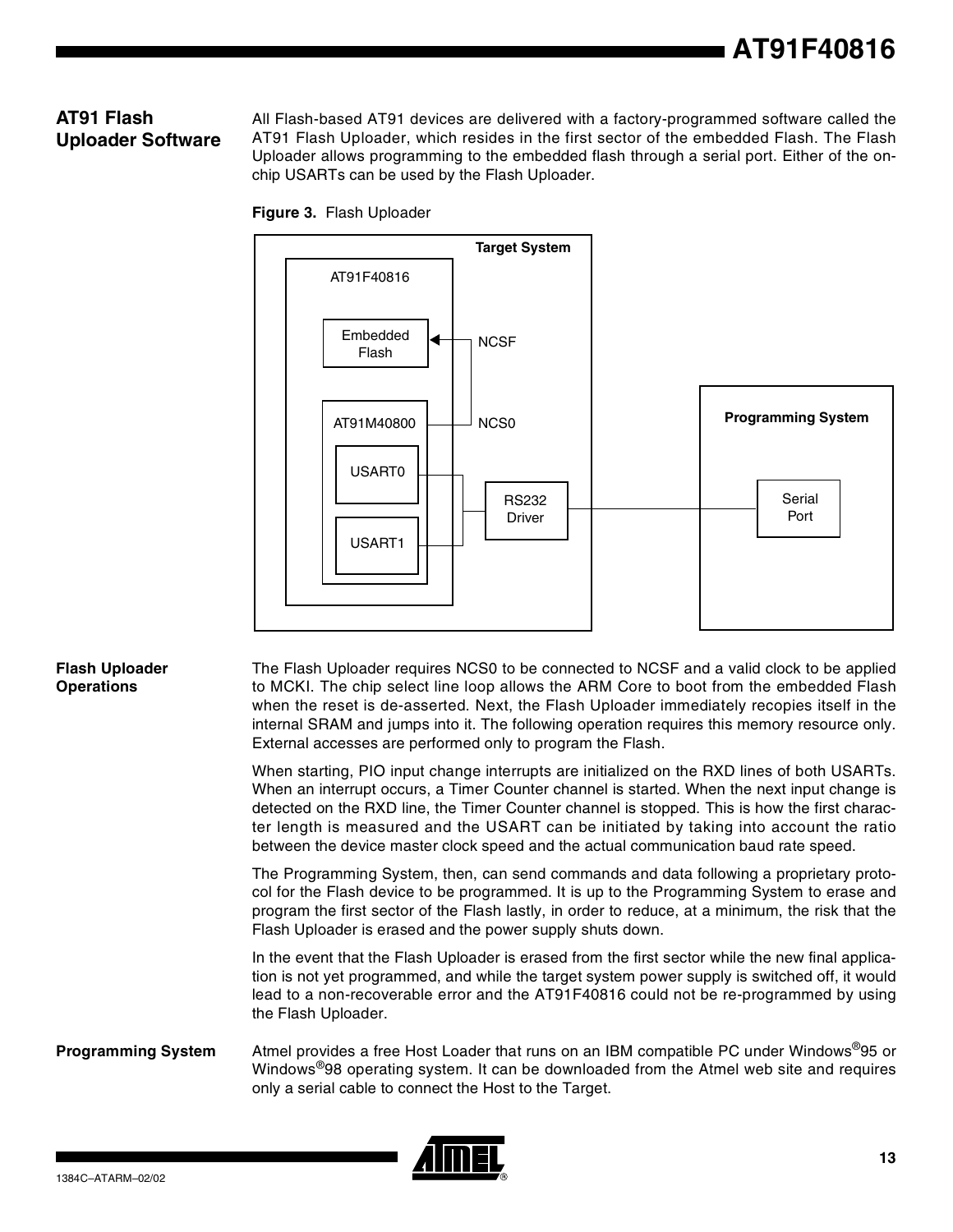|                                               | TINEL                                                                                                                                                                                                                                                                                                                                                                                                                                                                                                                                           |
|-----------------------------------------------|-------------------------------------------------------------------------------------------------------------------------------------------------------------------------------------------------------------------------------------------------------------------------------------------------------------------------------------------------------------------------------------------------------------------------------------------------------------------------------------------------------------------------------------------------|
|                                               | Communications can be selected on either COM1 or COM2 and the serial link speed is limited<br>to 115200 bauds. Because the serial link is the bottleneck in this configuration, the Flash pro-<br>gramming lasts 110 seconds per Mbytes.                                                                                                                                                                                                                                                                                                        |
|                                               | Programming time can be reached by using a faster programming system. An EB40 (AT91<br>Evaluation Board for the x40 Series Microcontroller) is capable of running a serial link at up to<br>500 Kbits/sec and can match the fastest programming allowed by the Flash, for example,<br>about 40 seconds per Mbyte when the word programming becomes the bottleneck.                                                                                                                                                                              |
| <b>Peripherals</b>                            | The AT91F40816 peripherals are connected to the 32-bit wide Advanced Peripheral Bus.                                                                                                                                                                                                                                                                                                                                                                                                                                                            |
|                                               | Peripheral registers are only word accessible. Byte and half-word accesses are not supported.<br>If a byte or a half-word access is attempted, the memory controller automatically masks the<br>lowest address bits and generates an word access.                                                                                                                                                                                                                                                                                               |
|                                               | Each peripheral has a 16-Kbyte address space allocated (the AIC only has a 4-Kbyte address<br>space).                                                                                                                                                                                                                                                                                                                                                                                                                                           |
| <b>Peripheral Registers</b>                   | The following registers are common to all peripherals:<br>• Control Register - write only register that triggers a command when a one is written to the<br>corresponding position at the appropriate address. Writing a zero has no effect.                                                                                                                                                                                                                                                                                                     |
|                                               | • Mode Register – read/write register that defines the configuration of the peripheral. Usually<br>has a value of 0x0 after a reset.                                                                                                                                                                                                                                                                                                                                                                                                            |
|                                               | • Data Registers – read and/or write register that enables the exchange of data between the<br>processor and the peripheral.                                                                                                                                                                                                                                                                                                                                                                                                                    |
|                                               | • Status Register – read only register that returns the status of the peripheral.                                                                                                                                                                                                                                                                                                                                                                                                                                                               |
|                                               | • Enable/Disable/Status Registers - shadow command registers. Writing a one in the Enable<br>Register sets the corresponding bit in the Status Register. Writing a one in the Disable<br>Register resets the corresponding bit and the result can be read in the Status Register.<br>Writing a bit to zero has no effect. This register access method maximizes the efficiency of<br>bit manipulation, and enables modification of a register with a single non-interruptible<br>instruction, replacing the costly read-modify-write operation. |
|                                               | Unused bits in the peripheral registers must be written at 0 for upward compatibility. These bits<br>read 0.                                                                                                                                                                                                                                                                                                                                                                                                                                    |
| <b>Peripheral Interrupt</b><br><b>Control</b> | The Interrupt Control of each peripheral is controlled from the status register using the inter-<br>rupt mask. The status register bits are ANDed to their corresponding interrupt mask bits and<br>the result is then ORed to generate the Interrupt Source signal to the Advanced Interrupt<br>Controller.                                                                                                                                                                                                                                    |
|                                               | The interrupt mask is read in the Interrupt Mask Register and is modified with the Interrupt<br>Enable Register and the Interrupt Disable Register. The enable/disable/status (or mask)<br>makes it possible to enable or disable peripheral interrupt sources with a non-interruptible sin-<br>gle instruction. This eliminates the need for interrupt masking at the AIC or Core level in real-<br>time and multi-tasking systems.                                                                                                            |
| <b>Peripheral Data</b><br><b>Controller</b>   | The AT91F40816 has a 4-channel PDC dedicated to the two on-chip USARTs. One PDC<br>channel is dedicated to the receiver and one to the transmitter of each USART.                                                                                                                                                                                                                                                                                                                                                                               |
|                                               | The user interface of a PDC channel is integrated in the memory space of each USART. It<br>contains a 32-bit Address Pointer Register (RPR or TPR) and a 16-bit Transfer Counter Reg-<br>ister (RCR or TCR). When the programmed number of transfers are performed, a status bit<br>indicating the end of transfer is set in the USART Status Register and an interrupt can be<br>generated.                                                                                                                                                    |

 $\overline{A}$   $\overline{A}$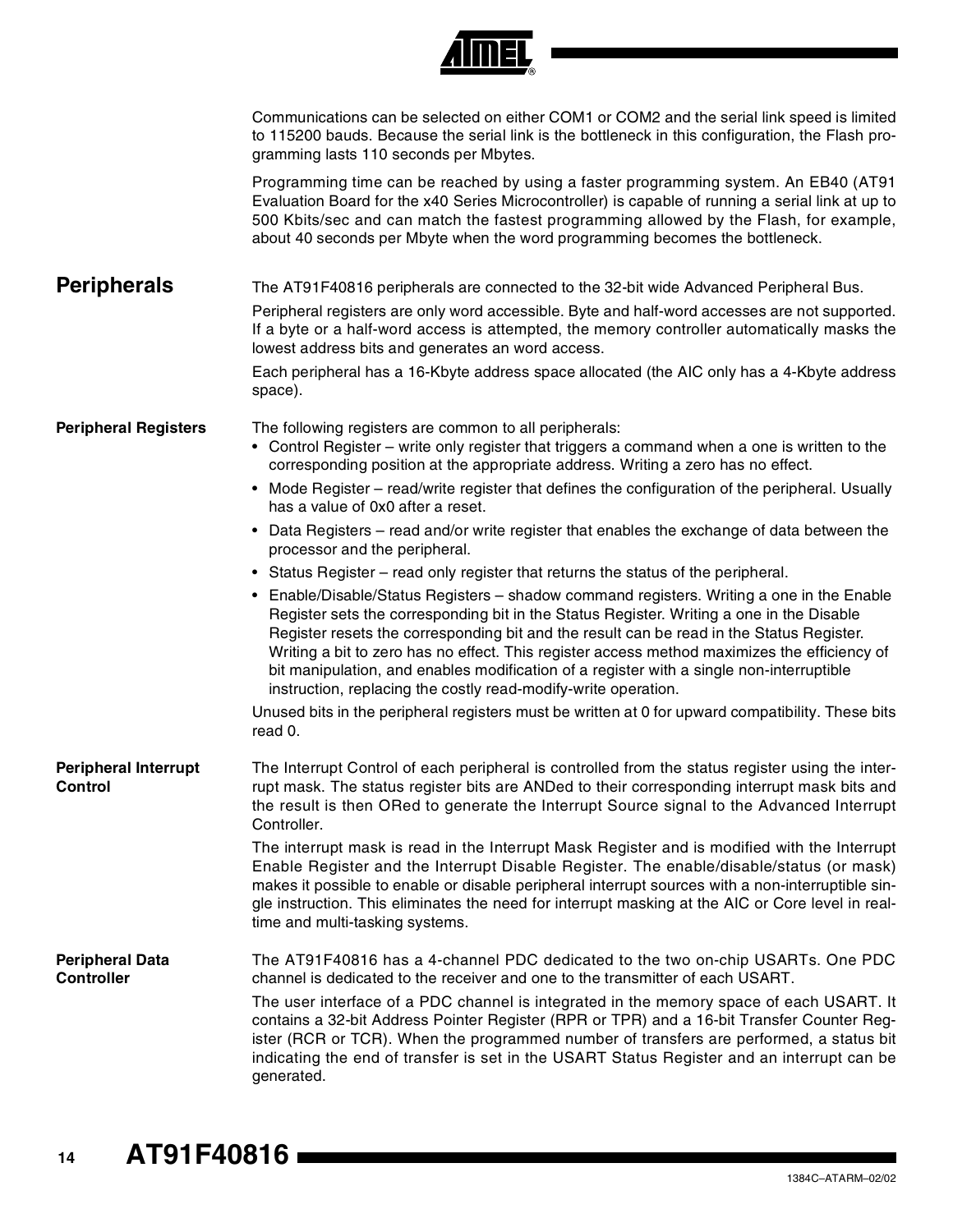### **System Peripherals**

| <b>PS: Power-saving</b>                             | The Power-saving feature optimizes power consumption, enabling the software to stop the<br>ARM7TDMI clock (idle mode) and restarting it when the module receives an interrupt (or<br>reset). It also enables on-chip peripheral clocks to be enabled and disabled individually,<br>matching power consumption and application needs.                                          |
|-----------------------------------------------------|-------------------------------------------------------------------------------------------------------------------------------------------------------------------------------------------------------------------------------------------------------------------------------------------------------------------------------------------------------------------------------|
| <b>AIC: Advanced</b><br><b>Interrupt Controller</b> | The Advanced Interrupt Controller has an 8-level priority, individually maskable, vectored<br>interrupt controller, and drives the NIRQ and NFIQ pins of the ARM7TDMI from:<br>• The external fast interrupt line (FIQ)                                                                                                                                                       |
|                                                     | • The three external interrupt request lines (IRQ0-IRQ2)                                                                                                                                                                                                                                                                                                                      |
|                                                     | • The interrupt signals from the on-chip peripherals                                                                                                                                                                                                                                                                                                                          |
|                                                     | The AIC is extensively programmable, offering maximum flexibility, and its vectoring features<br>reduce the real-time overhead in handling interrupts.                                                                                                                                                                                                                        |
|                                                     | The AIC also features a spurious vector detection feature, which reduces spurious interrupt<br>handling to a minimum, and a protect mode that facilitates the debug capabilities.                                                                                                                                                                                             |
| PIO: Parallel I/O<br><b>Controller</b>              | The AT91F40816 has 32 programmable I/O lines. Six pins are dedicated as general-purpose<br>I/O pins. Other I/O lines are multiplexed with an external signal of a peripheral to optimize the<br>use of available package pins. The PIO controller enables generation of an interrupt on input<br>change and insertion of a simple input glitch filter on any of the PIO pins. |
| <b>WD: Watchdog</b>                                 | The Watchdog is built around a 16-bit counter and is used to prevent system lock-up if the<br>software becomes trapped in a deadlock. It can generate an internal reset or interrupt, or<br>assert an active level on the dedicated pin NWDOVF. All programming registers are pass-<br>word-protected to prevent unintentional programming.                                   |
| <b>SF: Special Function</b>                         | The AT91F40816 provides registers that implement the following special functions.<br>• Chip Identification                                                                                                                                                                                                                                                                    |
|                                                     | <b>RESET Status</b><br>٠                                                                                                                                                                                                                                                                                                                                                      |
|                                                     | • Protect Mode                                                                                                                                                                                                                                                                                                                                                                |

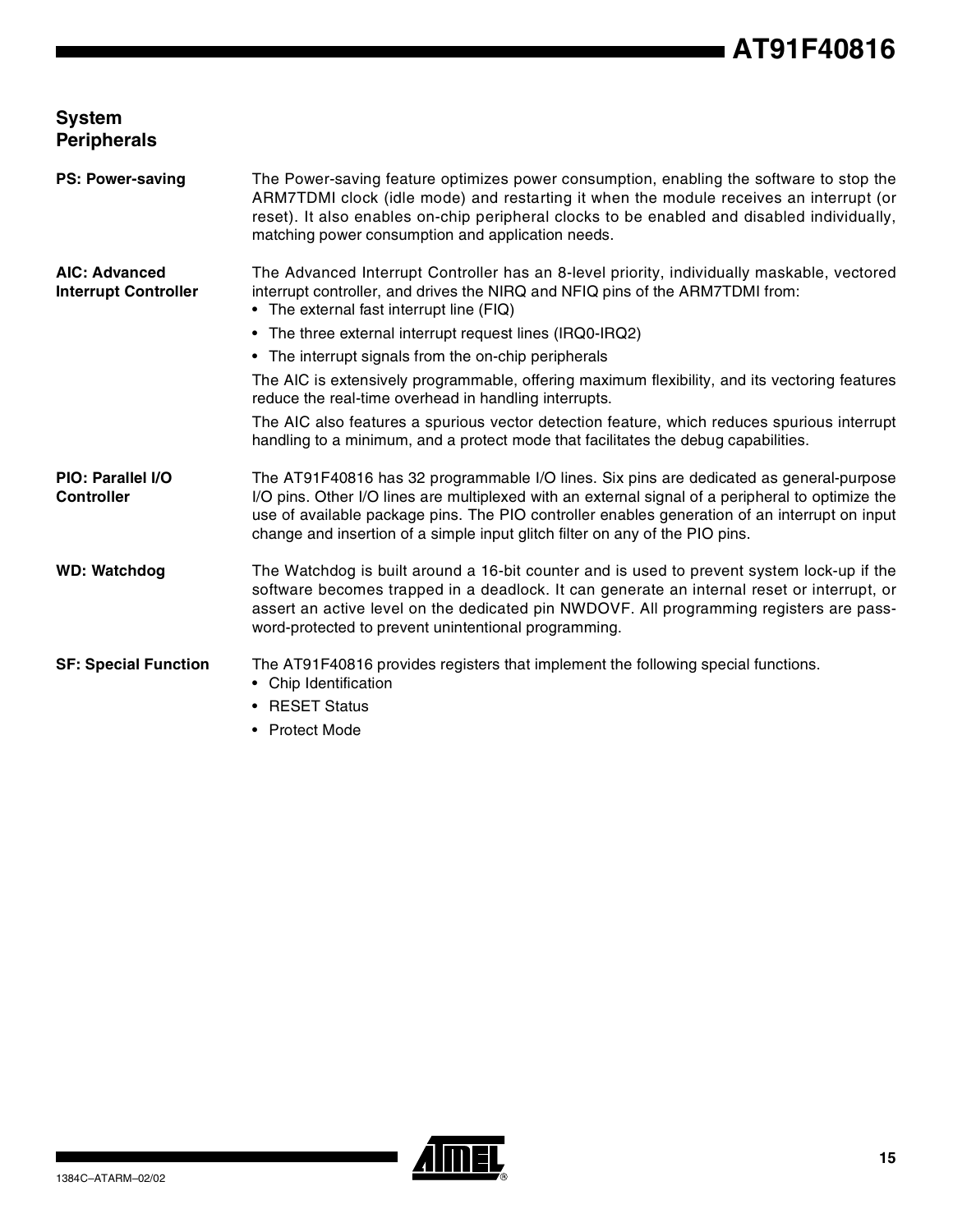

### **User Peripherals**

| <b>USART: Universal</b><br>Synchronous/            | The AT91F40816 provides two identical, full-duplex, universal synchronous/asynchronous<br>receiver/transmitters.                                                                                                                                                                                                                         |  |  |  |
|----------------------------------------------------|------------------------------------------------------------------------------------------------------------------------------------------------------------------------------------------------------------------------------------------------------------------------------------------------------------------------------------------|--|--|--|
| <b>Asynchronous</b><br><b>Receiver Transmitter</b> | Each USART has its own baud rate generator, and two dedicated Peripheral Data Controller<br>channels. The data format includes a start bit, up to 8 data bits, an optional programmable par-<br>ity bit and up to 2 stop bits.                                                                                                           |  |  |  |
|                                                    | The USART also features a Receiver Time-out register, facilitating variable length frame sup-<br>port when it is working with the PDC, and a Time-guard register, used when interfacing with<br>slow remote equipment.                                                                                                                   |  |  |  |
| <b>TC: Timer Counter</b>                           | The AT91F40816 features a Timer Counter block that includes three identical 16-bit timer<br>counter channels. Each channel can be independently programmed to perform a wide range<br>of functions, including frequency measurement, event counting, interval measurement, pulse<br>generation, delay timing and pulse-width modulation. |  |  |  |
|                                                    | The Timer Counter can be used in Capture or Waveform mode, and all three counter channels<br>can be started simultaneously and chained together.                                                                                                                                                                                         |  |  |  |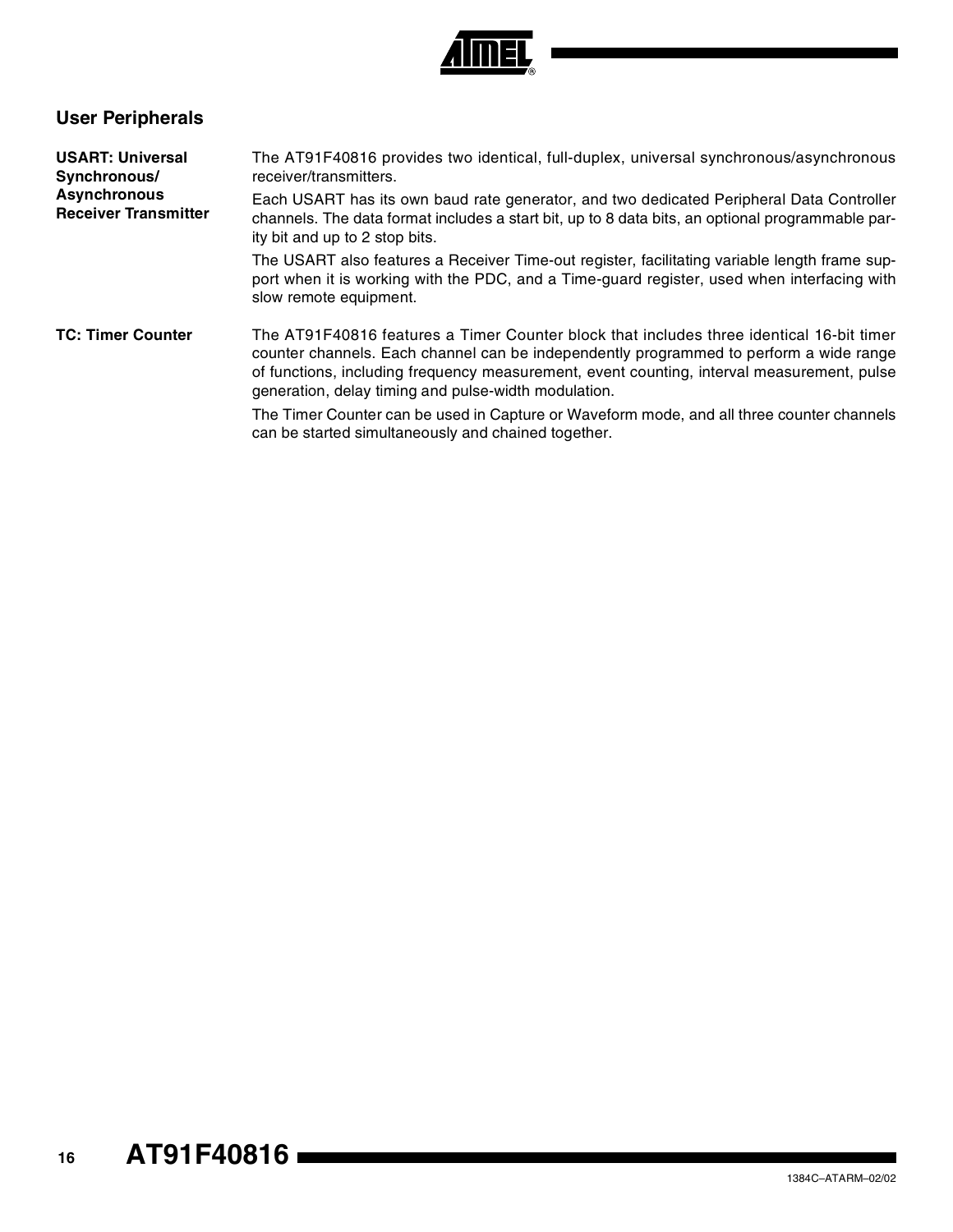### **Ordering Information**

**Table 4.** Ordering Information

| <b>Ordering Code</b> | Package        | <b>Temperature</b><br><b>Operating Range</b>       |
|----------------------|----------------|----------------------------------------------------|
| AT91F40816-33CI      | <b>BGA 120</b> | Industrial<br>$(-40^{\circ}$ C to 85 $^{\circ}$ C) |

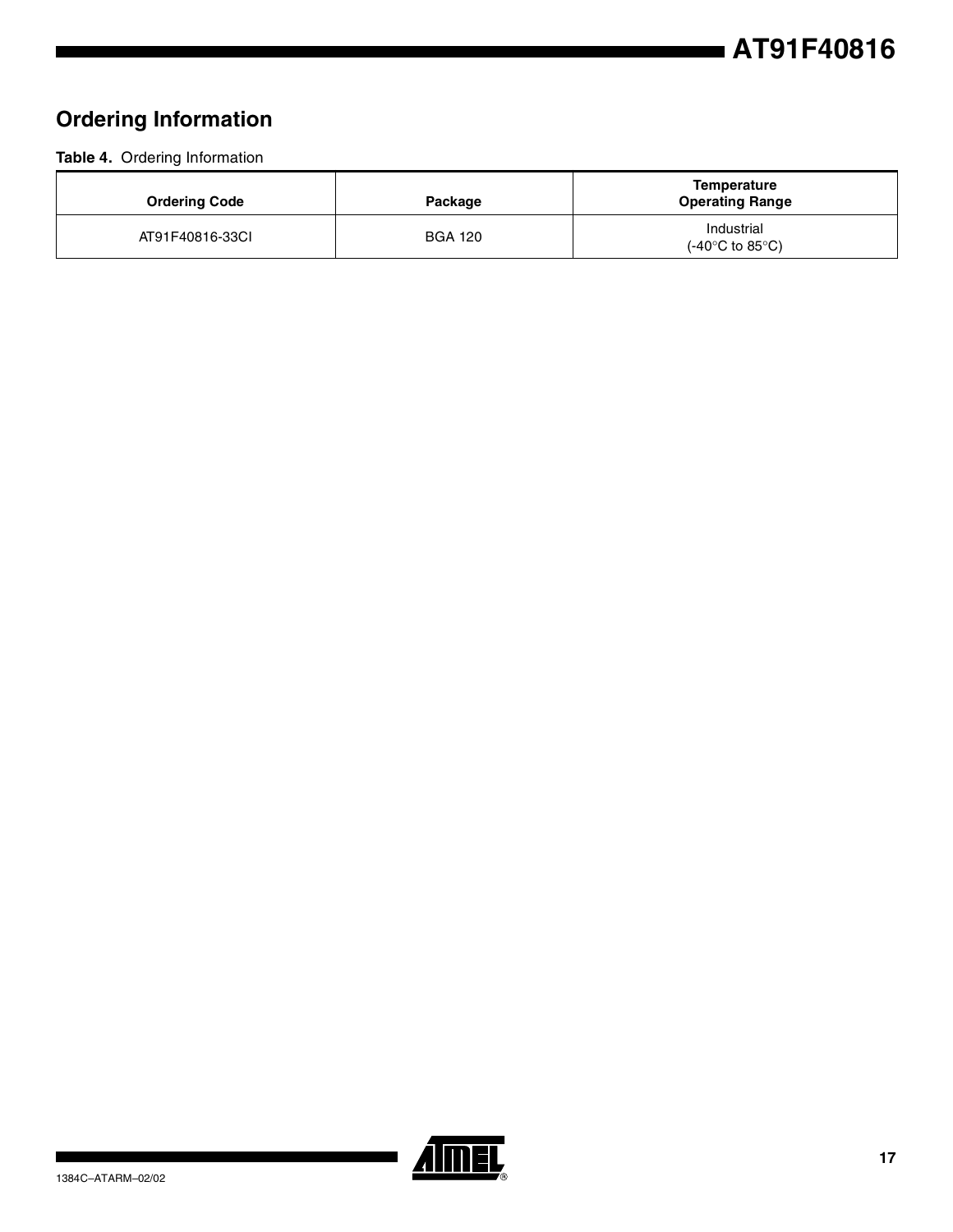

### **Packaging Information**

**Figure 4.** 120-ball Ball Grid Array Package Drawing



#### **Table 5.** Thermal Resistance Data

| Symbol               | <b>Parameter</b>                              | <b>Condition</b> | Package | Typ  | <b>Units</b>       |
|----------------------|-----------------------------------------------|------------------|---------|------|--------------------|
| $\theta_{JA}$        | Junction-to-<br>ambient thermal<br>resistance | Still Air        | 120-BGA | 36.6 | $\rm ^{\circ}$ C/W |
| $\theta_{\text{JC}}$ | Junction-to-case<br>thermal resistance        |                  | 120-BGA |      |                    |

#### **Table 6.** Device and 120-ball BGA Package Maximum Weight

605 mg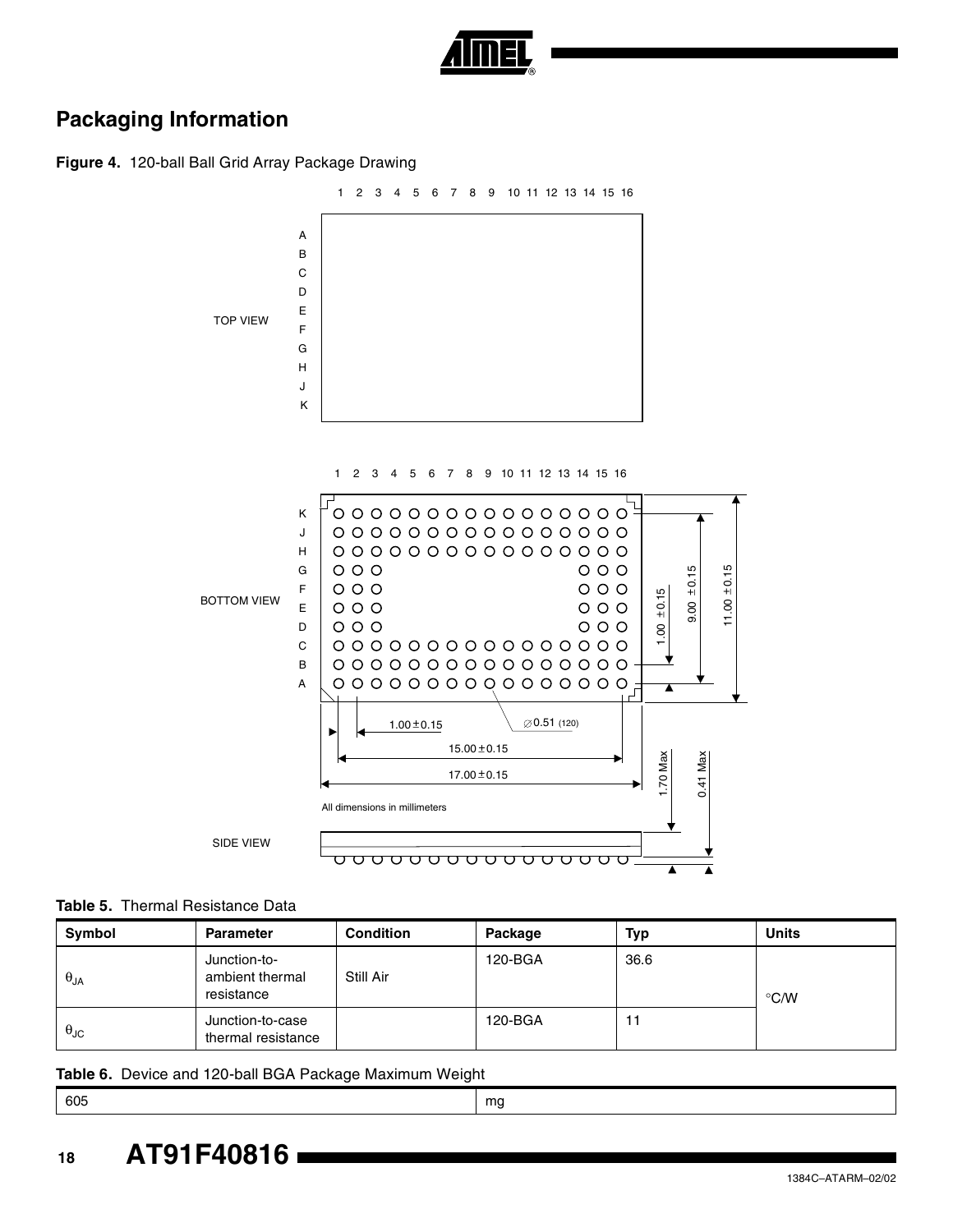### **Soldering Profile**

Table 7 gives the recommended soldering profile from J-STD-20.

#### **Table 7.** Soldering Profile

|                                                        | <b>Convection or</b><br><b>IR/Convection</b> | <b>VPR</b>                                   |
|--------------------------------------------------------|----------------------------------------------|----------------------------------------------|
| Average Ramp-up Rate (183°C to Peak)                   | $3^{\circ}$ C/sec. max.                      | $10^{\circ}$ C/sec.                          |
| Preheat Temperature $125^{\circ}$ C $\pm 25^{\circ}$ C | 120 sec. max                                 |                                              |
| Temperature Maintained Above 183°C                     | 60 sec. to 150 sec.                          |                                              |
| Time within 5°C of Actual Peak Temperature             | 10 sec. to $20$ sec.                         | $60$ sec.                                    |
| Peak Temperature Range                                 | $220 + 5/-0$ °C or<br>$235 + 5/-0$ °C        | 215 to 219 $\degree$ C or<br>$235 + 5/-0$ °C |
| Ramp-down Rate                                         | $6^{\circ}$ C/sec.                           | $10^{\circ}$ C/sec.                          |
| Time 25°C to Peak Temperature                          | 6 min. max                                   |                                              |

Small packages may be subject to higher temperatures if they are reflowed in boards with larger components. In this case, small packages may have to withstand temperatures of up to 235°C, not 220°C (IR reflow).

Recommended package reflow conditions depend on package thickness and volume. See Table 8.

|  | Table 8. Recommended Package Reflow Conditions (1, 2, 3) |  |  |  |  |
|--|----------------------------------------------------------|--|--|--|--|
|--|----------------------------------------------------------|--|--|--|--|

| <b>Parameter</b>     | <b>Temperature</b>      |
|----------------------|-------------------------|
| Convection           | 220 +5/-0°C             |
| <b>VPR</b>           | 215 to 219 $^{\circ}$ C |
| <b>IR/Convection</b> | 220 +5/-0°C             |

Notes: 1. The packages are qualified by Atmel by using IR reflow conditions, not convection or VPR.

- 2. By default, the package level 1 is qualified at  $220^{\circ}$ C (unless  $235^{\circ}$ C is stipulated).
- 3. The body temperature is the most important parameter but other profile parameters such as total exposure time to hot temperature or heating rate may also influence component reliability.

A maximum of three reflow passes is allowed per component.

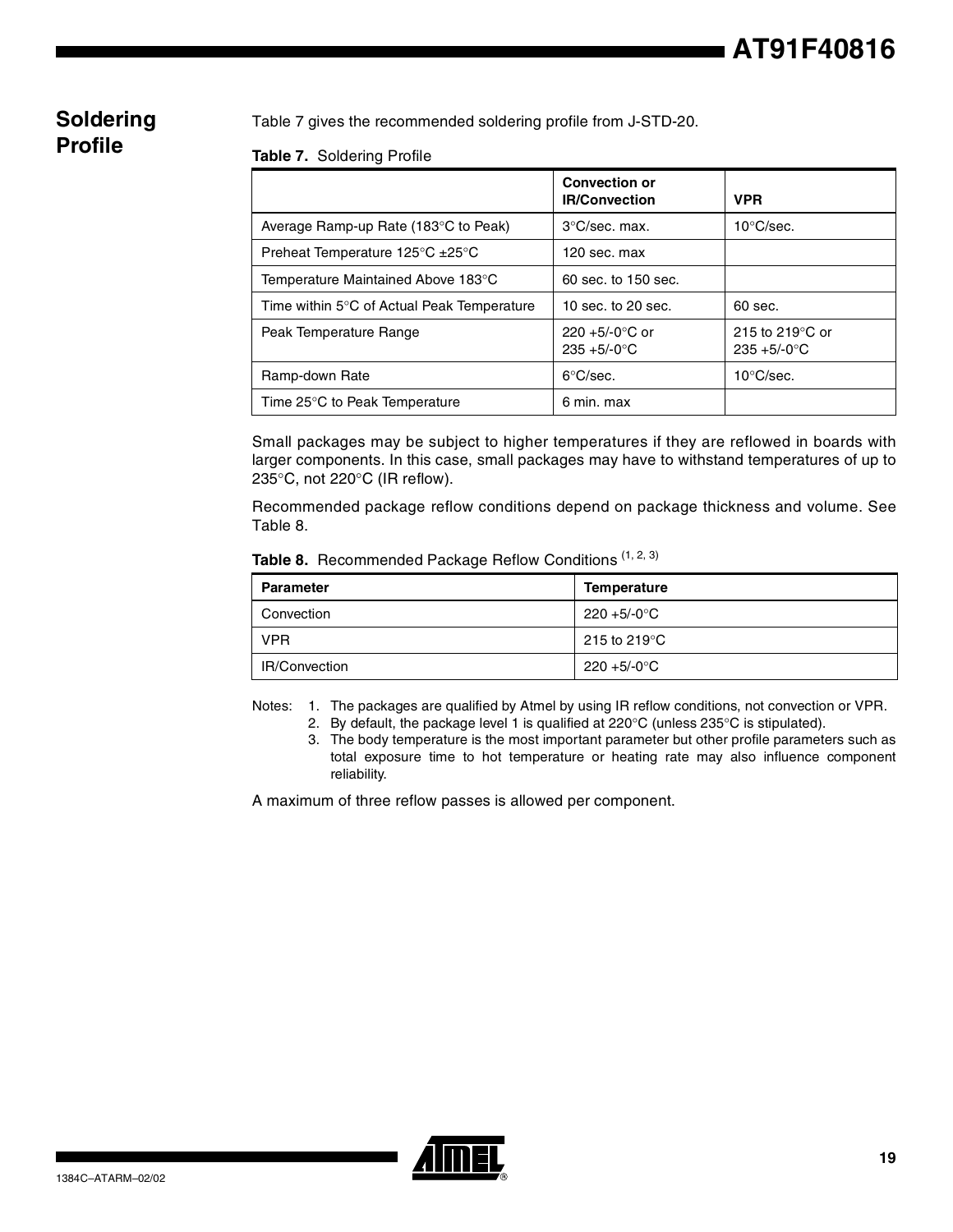

### **Document Details**

| <b>Title</b>                            | AT91F40816 Datasheet                           |  |  |
|-----------------------------------------|------------------------------------------------|--|--|
| Literature Number                       | 1384                                           |  |  |
| <b>Revision History</b>                 |                                                |  |  |
| <b>Version A</b>                        | <b>Publication Date: Jul-00</b>                |  |  |
| <b>Version B</b>                        | <b>Publication Date: Jul-01</b>                |  |  |
| <b>Version C</b>                        | <b>Publication Date: 21-Jan-02</b>             |  |  |
| <b>Revisions Since Previous Version</b> |                                                |  |  |
| Page: 4                                 | Change in Table 1                              |  |  |
| Page: 10                                | Added information to section Internal Memories |  |  |
| Page: 18                                | Added Table 6                                  |  |  |

Page: 19 **Added section Soldering Profile**